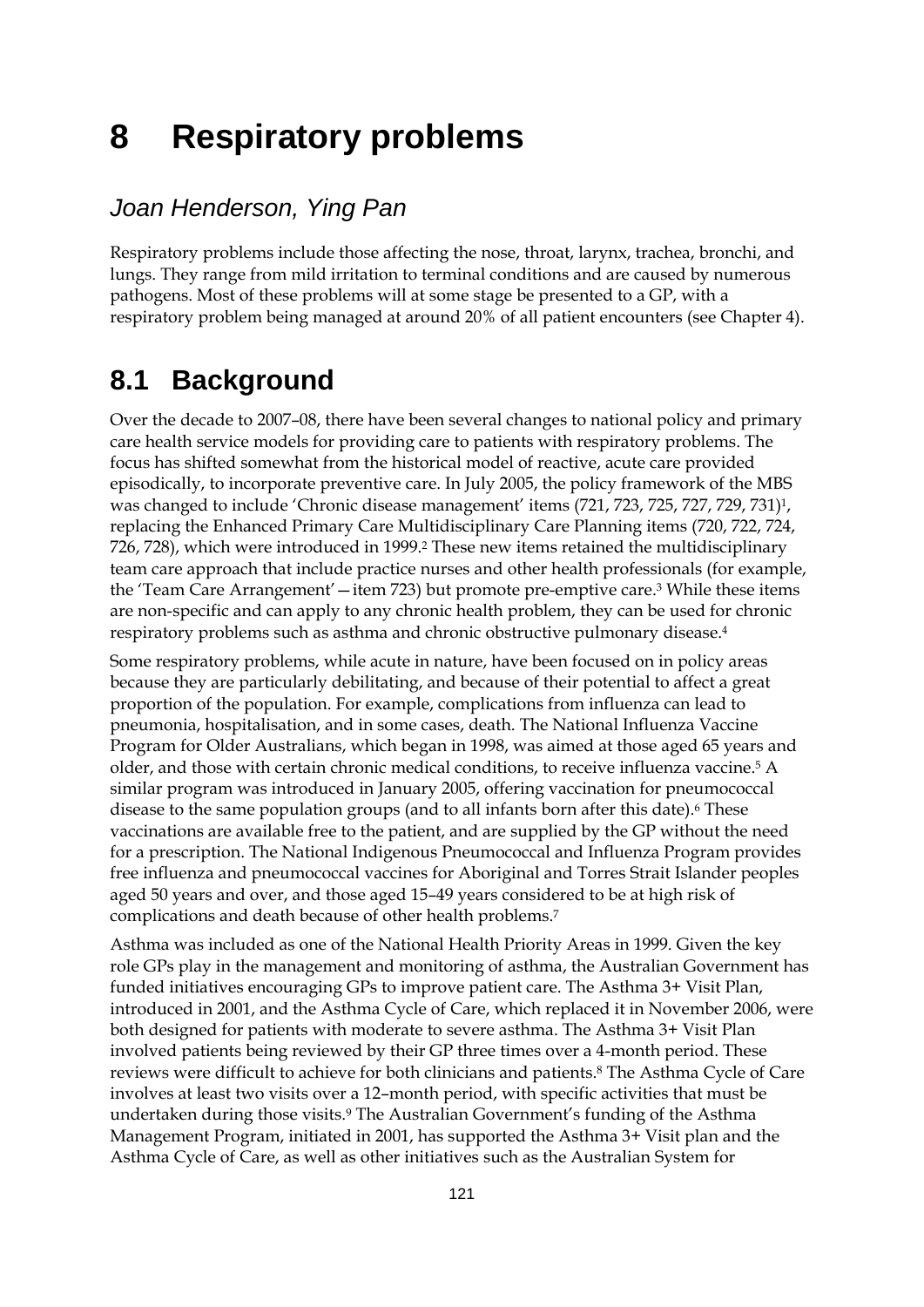Monitoring Asthma, the Asthma Community Support and Grants Program, the Asthma Friendly Schools Program, and a range of public asthma awareness and professional education activities.4 National strategic direction for asthma-focused initiatives since 2006 were outlined in the National Asthma Strategy 2006–2008. The strategy outlines objectives for raising community understanding of asthma, supporting consumer action and self-management, developing care models for priority population groups, improving integration of care, recognising networks, and improving understanding of the disease.10

Chronic obstructive pulmonary (also known as airways) disease (COPD) is the fourth leading cause of death in Australia and the fifth worldwide.11 While there is increasing concern about the prevalence and burden of COPD both in Australia and internationally, prevalence data is scarce.12-14 One international study focusing on city clusters from different nations reported that one in 10 Sydney residents aged over 40 years have COPD, with prevalence and severity increasing with age.12 Another study estimated the national population prevalence (all ages) in Australia to be 2.3%.15 There are similarities between COPD and asthma. They share similar symptoms and even the diagnostic test, reversibility of airflow limitation with bronchodilator use, does not completely distinguish the two entities.16 Because of these similarities and the difficulty in diagnosing older people, it can be difficult to distinguish between the two where some elements of both diseases co-exist. Some researchers have reported evidence that COPD is under-diagnosed, and misdiagnosed as asthma.17,18

Although the growing concern about COPD has not brought about any specific changes in policy during recent years, the Australian Lung Foundation has been proactive in raising awareness and promoting early diagnosis to GPs and the public. In collaboration with the Thoracic Society of Australia and New Zealand, the foundation has developed and promoted evidence-based COPD-X guidelines for GP management of this condition. These guidelines are regularly updated and available on the foundation's website.16

Similarly, while there is national and international concern about the inappropriate use of antibiotics for respiratory conditions that are viral in aetiology, this situation has not been the focus of any national policy initiatives over the decade to 2007–08. However, guidelines for appropriate antibiotic use have been actively promoted in hospital, general practice, and community settings.19-21 The National Prescribing Service runs educational campaigns to promote awareness to the public of the self-resolving nature of viral upper respiratory tract infections, and audit activities for GPs in an attempt to alter antibiotic prescribing behaviour of GPs.22,23

In this chapter, the most common respiratory problems managed by GP BEACH participants over the 10 years to 2007–08 will be reported, as will the most common medications used in the management of these conditions, to observe what changes have occurred over the period, and to check whether an effect of policy determinations can be detected in these changes. Aspects of the management of COPD and asthma will be discussed, as will the changes in antibiotic prescribing for the most common respiratory illnesses managed in general practice. In some cases, where condition-specific analyses were performed (for example, the prescribing rate of antibiotics for tonsillitis in children), a larger sample size was considered to give a more reliable estimate. In these cases, the first 2 years of BEACH data (1998–00) were combined and compared with the most recent 2 years of data (2006–08). In this chapter, some problem and concept labels include grouped ICPC-2 and ICPC-2 PLUS codes (see Chapter 2). For a full list of inclusions see Appendix 3. Antibiotics included penicillins/cephalosporins, broad spectrum penicillins, tetracyclines, sulphonamides, and other selected antibiotics.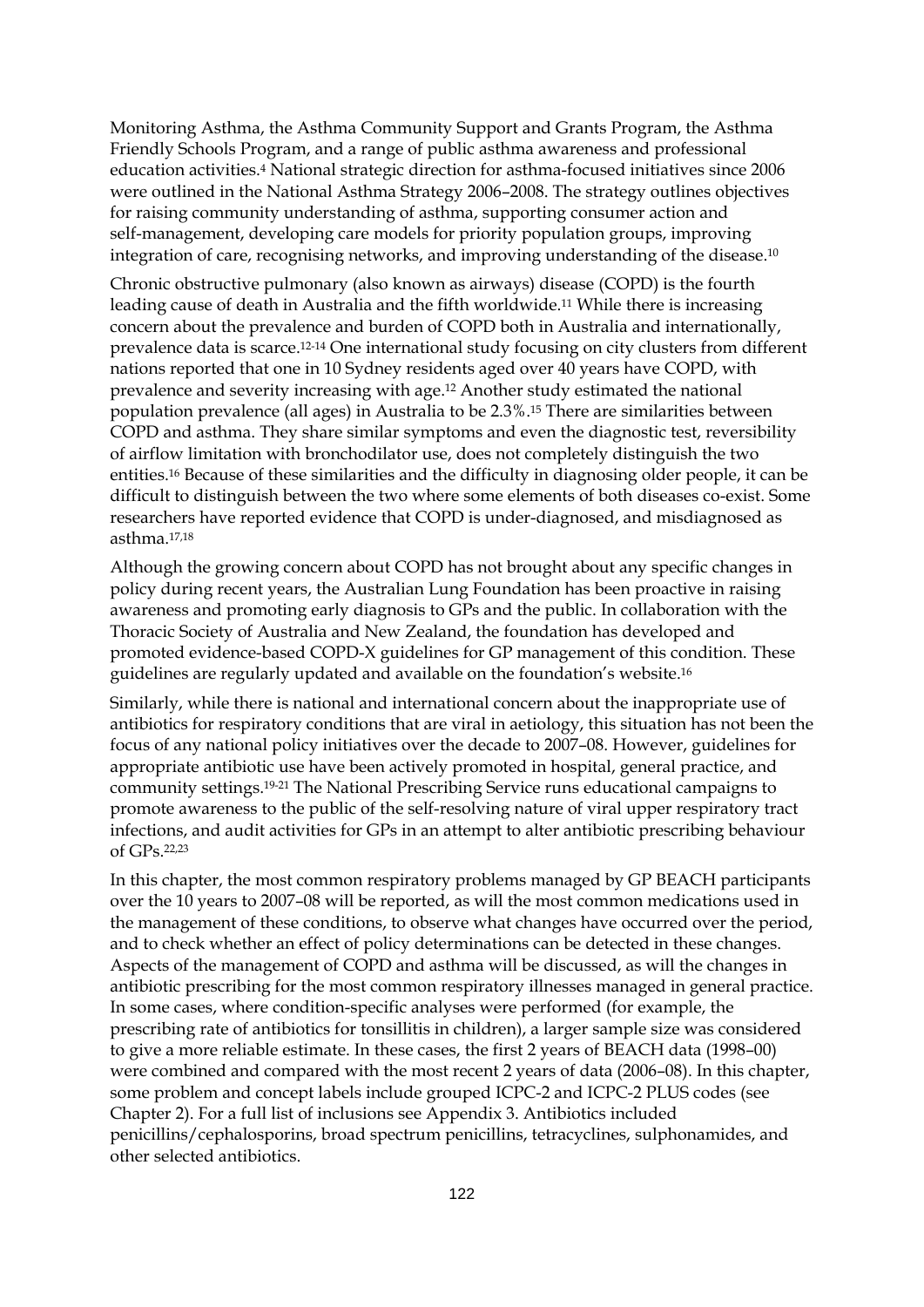# **8.2 Most common respiratory problems managed**

Despite a decrease in the management rate of respiratory problems over the decade, from 24.3 (95% CI: 23.6–25.0) per 100 encounters in 1998–99 to 19.4 (95% CI: 18.8–20.1) in 2007–08, these problems still represent a significant proportion of GP workload (Table 8.1).

Table 8.1 shows that upper respiratory tract infections (URTI) are still the most commonly managed respiratory problem in general practice. The management rate for URTI has remained stable at approximately 6 per 100 encounters. Generally, the most commonly managed respiratory problems had significant or marginal decreased management rates.

|                                            |                           | Rate per 100 encounters<br>(95% CI) | Percentage of all problems<br>(95% CI) |                                            | Percentage of respiratory<br>problems |                           |                       |
|--------------------------------------------|---------------------------|-------------------------------------|----------------------------------------|--------------------------------------------|---------------------------------------|---------------------------|-----------------------|
|                                            | 1998-99<br>$(n = 96,901)$ | 2007-08<br>$(n = 95,898)$           | 1998-99                                | 2007-08<br>$(n = 140,824)$ $(n = 145,078)$ | 1998-99<br>$(n = 23, 554)$            | 2007-08<br>$(n = 18,641)$ | Change <sup>(a)</sup> |
| Respiratory-all<br>(ICPC-2 rubric/group)   | 24.3<br>$(23.6 - 25.0)$   | 19.4<br>$(18.8 - 20.1)$             | 16.7<br>$(16.2 - 17.2)$                | 12.9<br>$(12.4 - 13.3)$                    | 100.0                                 | 100.0                     | ↓                     |
| Upper respiratory tract<br>infection       | 6.8<br>$(6.4 - 7.3)$      | 6.2<br>$(5.7 - 6.7)$                | 4.7                                    | 4.1                                        | 28.1                                  | 31.9                      |                       |
| Acute bronchitis/<br>bronchiolitis         | 3.3<br>$(3.1 - 3.5)$      | 2.4<br>$(2.2 - 2.6)$                | 2.3                                    | 1.6                                        | 13.5                                  | 12.4                      | J                     |
| Asthma                                     | 3.2<br>$(3.0 - 3.4)$      | 2.2<br>$(2.0 - 2.3)$                | 2.2                                    | 1.4                                        | 13.1                                  | 11.2                      | 业                     |
| Preventive immun/<br>vacc/meds-respiratory | 2.5<br>$(2.1 - 2.9)$      | 1.8<br>$(1.5 - 2.1)$                | 1.7                                    | 1.2                                        | 10.3                                  | 9.2                       | ↓                     |
| Sinusitis acute/chronic                    | 1.6<br>$(1.4 - 1.7)$      | 1.3<br>$(1.2 - 1.4)$                | 1.1                                    | 0.9                                        | 6.4                                   | 6.7                       | ↓                     |
| <b>Tonsillitis</b>                         | 1.5<br>$(1.3 - 1.6)$      | 1.0<br>$(0.9 - 1.1)$                | 1.0                                    | 0.6                                        | 6.0                                   | 5.0                       | ↓                     |
| Chronic obstructive<br>pulmonary disease   | 0.8<br>$(0.7 - 0.9)$      | 0.8<br>$(0.7 - 0.9)$                | 0.5                                    | 0.5                                        | 3.2                                   | 4.0                       |                       |
| Allergic rhinitis                          | 1.0<br>$(0.9 - 1.1)$      | 0.6<br>$(0.5 - 0.7)$                | 0.7                                    | 0.4                                        | 3.9                                   | 3.0                       | 业                     |
| Cough                                      | 0.6<br>$(0.6 - 0.7)$      | 0.5<br>$(0.5 - 0.6)$                | 0.4                                    | 0.4                                        | 2.6                                   | 2.7                       | ↓                     |
| Influenza                                  | 0.5<br>$(0.4 - 0.6)$      | 0.4<br>$(0.3 - 0.5)$                | 0.3                                    | 0.3                                        | 1.9                                   | 2.1                       |                       |
| Respiratory infection,<br>other            | 0.5<br>$(0.4 - 0.6)$      | 0.4<br>$(0.3 - 0.5)$                | 0.3                                    | 0.3                                        | 2.0                                   | 1.9                       |                       |

| Table 8.1: Management rates of respiratory problems, 1998-99 and 2007-08 |  |  |
|--------------------------------------------------------------------------|--|--|
|                                                                          |  |  |

(a) The direction and type of change is indicated for each variable:  $\bigwedge \bigvee$  indicates a statistically significant change,  $\bigwedge \bigvee$  indicates a marginal change, and — indicates there was no change.

*Note*: CI—confidence interval; immun—immunisation; vacc—vaccination; meds—medications.

Significant decreases were noted in:

- acute bronchitis/bronchiolitis (ranked 2) decreased from 3.3 per 100 encounters to 2.4 per 100
- asthma (ranked 3) decreased from 3.2 per 100 to 2.2 per 100
- tonsillitis (ranked 6) decreased from 1.5 per 100 to 1.0 per 100
- allergic rhinitis (ranked 8) decreased from 1.0 to 0.6 per 100 (Table 8.1).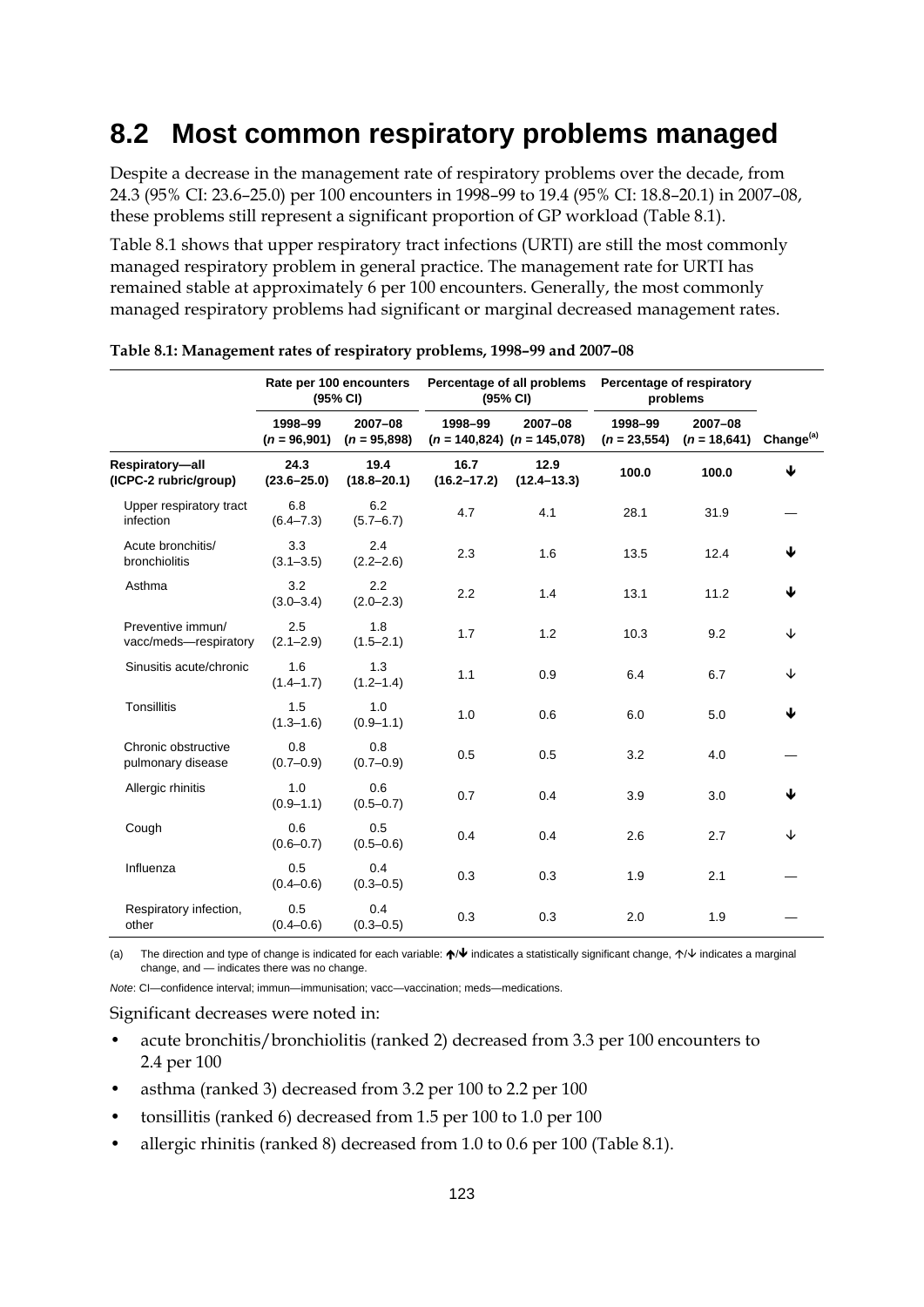Marginal decreases were in:

- preventive respiratory immunisation/vaccinations (ranked 4), from 2.5 per 100 encounters to 1.8 per 100
- sinusitis (ranked 5), from 1.6 to 1.3 per  $100$
- cough (ranked 9), from 0.6 to 0.5 per 100 encounters (Table 8.1).

Apart from URTI, COPD was the only problem in the eight most frequently managed respiratory problems to remain unchanged (at 0.8 per 100 encounters) from 1998–99 to 2007–08. While the conditions listed in Table 8.1 show the results for two time points (that is, the beginning and end of a decade), the annual results for most of these conditions are reported elsewhere and show that these changes are linear trends over time.24

# **8.3 Influenza vaccinations**

The total rate (per 100 encounters) of influenza vaccines (prescribed, supplied or advised) did not change significantly (2.6, 95% CI: 2.1–3.0 in 1998–99 compared with 1.9, 95% CI: 1.6–2.2 in 2007–08); however there was a shift in the provision mechanism. The rate of prescribed influenza vaccines significantly decreased, from 1.7 (95% CI: 1.4–2.1) per 100 encounters in 1998–99 to 0.4 (95% CI: 0.3–0.5) per 100 in 2007–08. In parallel there was a significant increase in GP-supplied influenza vaccines, from 0.8 (95% CI: 0.1–1.1) per 100 encounters in 1998–99 to 1.5 (95% CI: 1.2–1.7) per 100 in 2007–08. This probably reflects the increased awareness (through advertisement at introduction) and uptake of free vaccination available to those considered at risk.

However, while the National Influenza Vaccine Program for Older Australians began in 1999, the number of influenza vaccinations per 100 respiratory problems being prescribed rather than supplied, remained unchanged until 2003–04 (6.5 per 100 respiratory problems in 1998–99 compared with 5.2 per 100 in 2003–04). The shift from prescriptions to GP-supplied influenza vaccinations began from that year, with the prescription rate suddenly decreasing to 3.5 per 100 respiratory problems in 2004–05, and continuing the downward trend to the 2007–08 rate of 1.9 per 100 respiratory problems. The rise in GP-supplied influenza vaccinations coincided with these periods. It is possible that the introduction of the Pneumococcal Vaccine Program in January 2005, and its accompanying promotional campaign, may have affected the rate of vaccinations for both infections. The change from prescribed to GP supply for these vaccines is shown in Figure 8.1. As reported elsewhere25, the decrease observed in 2007–08 coincided with an increase in influenza-like illness managed by GPs, the number of laboratory-confirmed notifications for influenza during that period being far higher than the 5 year mean, and the fact that unvaccinated people had much higher rates of illness than vaccinated people. Data from the first quarter of the 2008–09 BEACH year showed immunisation rates returning to the 2006–07 level.25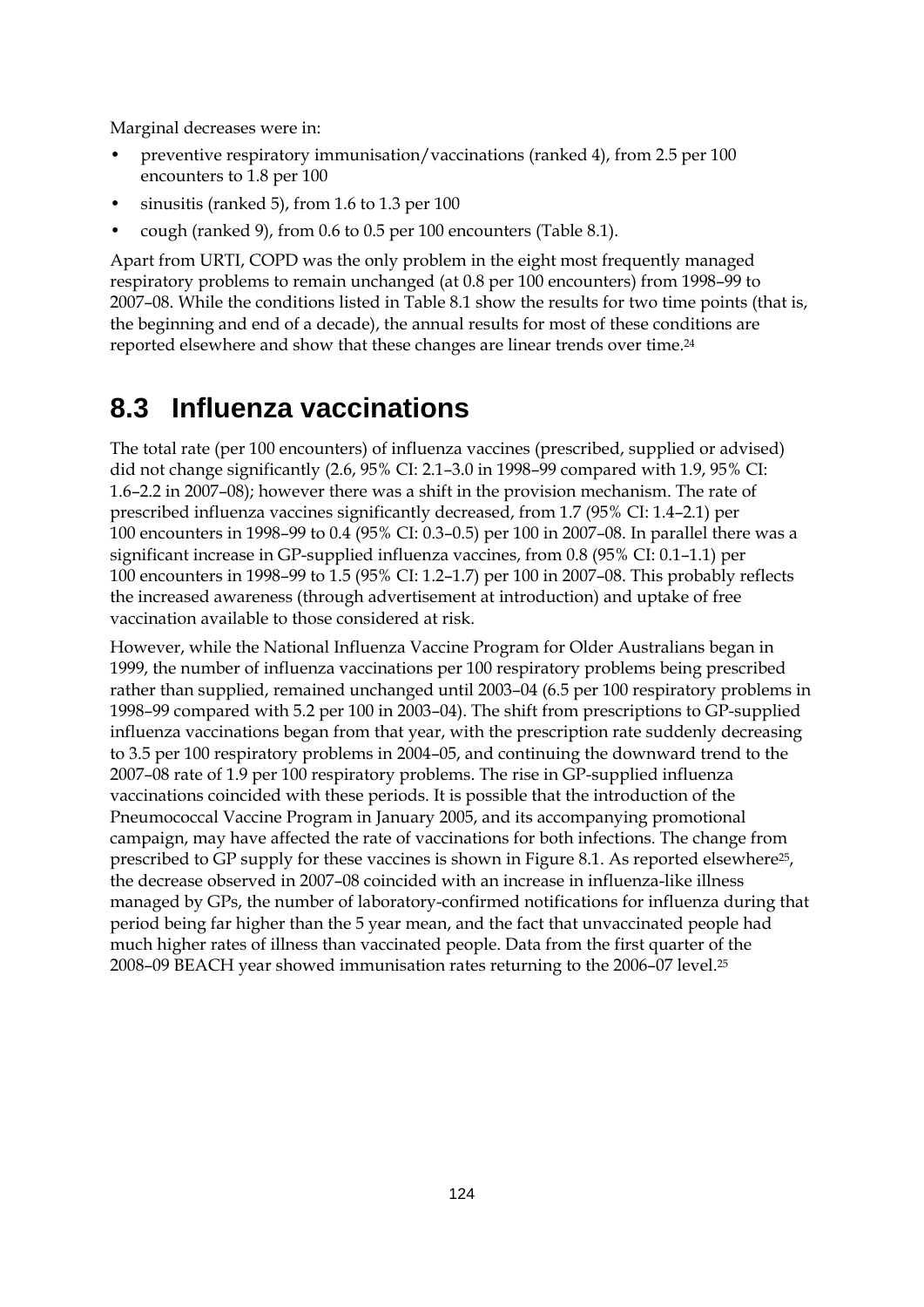

# **8.4 Asthma**

The designation of asthma as a national health priority reflects the political and health service concern regarding the impact of this problem in Australia. Since 1998, the prevalence of asthma has been investigated through nine SAND (Supplementary Analysis of Nominated Data) substudies in the BEACH program.26,27 The SAND substudies occupy a section on the bottom of each BEACH encounter form, and are used to investigate aspects of patient health or health care delivery not managed at the general practice consultation (for description of SAND method, see Chapter 2). The time periods of these investigations, the prevalence reported, and sex-specific and age-specific prevalence are presented in Table 8.2.

The severity of asthma in adults and children, as defined by the National Asthma Council (Australia) is also presented for the SAND blocks including this information in Table 8.3.

There was no significant change in:

- the overall prevalence reported
- the prevalence among males, and among females
- the prevalence among adults, and among children
- the prevalence of each level of reported severity of asthma in children or in adults (severity levels were adapted from the National Asthma Council's *Asthma management handbook* 1998 edition, updated March 2002).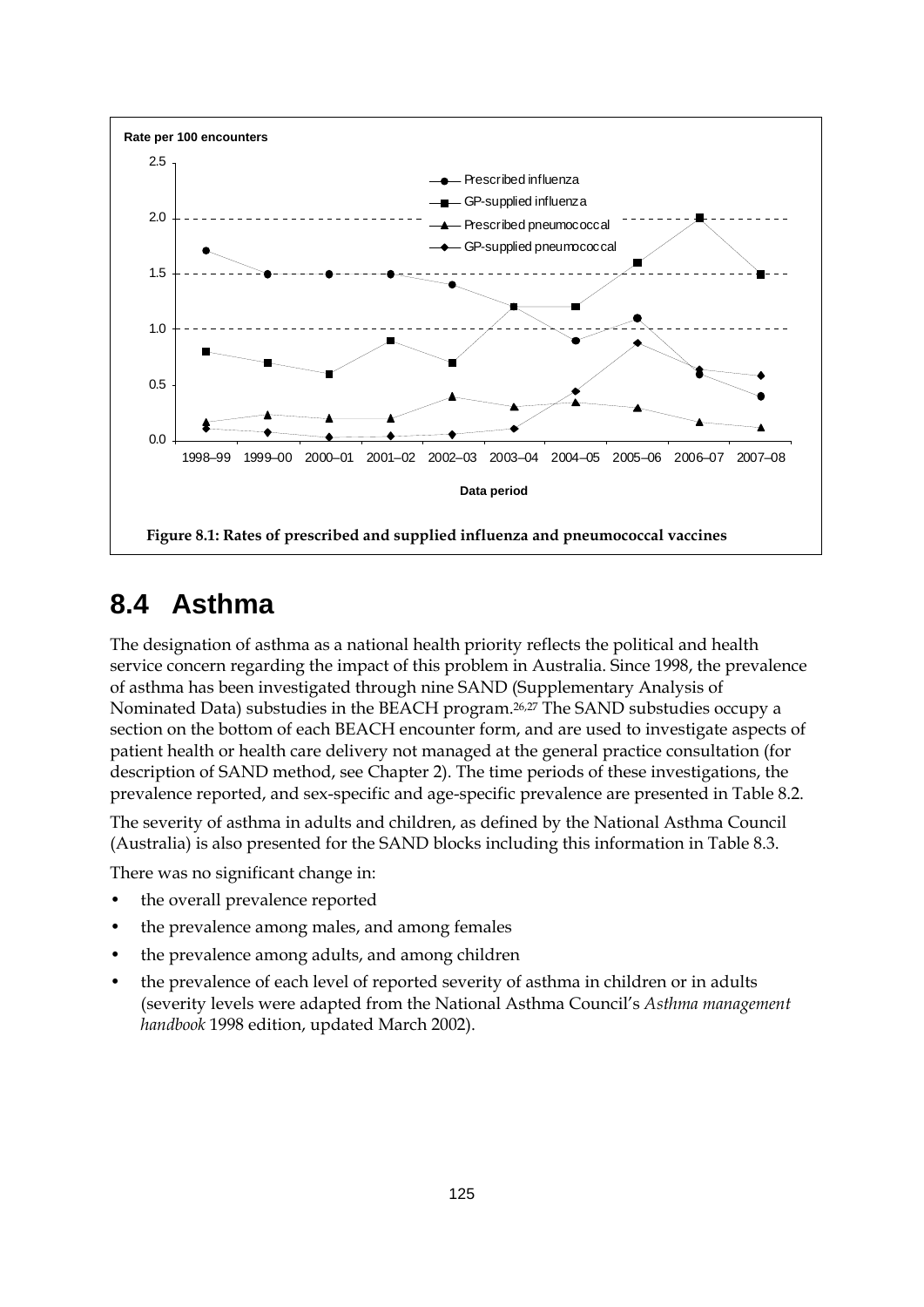Among children, the point estimates in the 'persistent' group overall were very small. Though the estimate appears to take a sudden dive at the time of the introduction of the Asthma Cycle of Care Plan in late 2006 (there were no children in this severity category in the 2007 SAND sample) the consistently wide confidence intervals over all years make this an unreliable indicator.

There being no change in asthma prevalence among patients seen by GPs, it would be expected that there would be no change in the management rate of asthma in general practice over the time period. Yet the overall management rate for asthma significantly decreased from 3.2 to 2.2 per 100 encounters over the decade (Table 8.1). There was a marginal reduction at the time of asthma's inclusion as a National Health Priority Area (1999–00), and the decrease since 1998–99 became significant by the subsequent year (2000–01) when the Asthma 3+ Visit Plan was introduced. A further significant decrease was detected in 2004–05, and the management rate has since continued its downward trend.<sup>24</sup> This decrease coincided with the continued decrease in the mortality rates (declining since the late 1980s), the hospital admission rates (declining since the early 1990s) and emergency department visits attributed to asthma.9 Nevertheless, asthma prevalence in Australia is persistently high by international standards, and is therefore a continuing health concern.

| <b>SAND</b>            |                              |                |                         |                         | Prevalence (Per cent) (95% CI) |                         |                         |
|------------------------|------------------------------|----------------|-------------------------|-------------------------|--------------------------------|-------------------------|-------------------------|
| <b>Abstract</b><br>no. | Period                       | Sample<br>size | <b>Total</b>            | Adults (≥18)            | Children (<18)                 | <b>Males</b>            | <b>Females</b>          |
| 3                      | Mar-Jun 1999                 | 4,285          | 14.7<br>$(13.3 - 16.1)$ | 13.7<br>$(12.2 - 15.1)$ | 19.6<br>$(13.6 - 25.6)$        | 14.3<br>$(12.0 - 16.6)$ | 14.9<br>$(12.8 - 17.1)$ |
| 22                     | Nov 2000-Jan<br>2001         | 5,495          | 12.8<br>$(11.4 - 14.3)$ | 12.2<br>$(10.6 - 13.7)$ | 16.4<br>$(12.5 - 20.4)$        | 11.7<br>$(9.6 - 13.9)$  | 13.5<br>$(11.7 - 15.3)$ |
| 39                     | Apr-May 2002                 | 3,070          | 13.9<br>$(12.0 - 15.7)$ | 12.8<br>$(10.8 - 14.8)$ | 19.2<br>$(12.2 - 26.2)$        | 13.4<br>$(10.3 - 16.2)$ | 14.2<br>$(11.6 - 16.8)$ |
| 48                     | Sep-Oct 2002                 | 2,686          | 14.5<br>$(12.7 - 16.2)$ | 13.8<br>$(12.0 - 15.7)$ | 17.9<br>$(13.6 - 22.1)$        | 12.2<br>$(9.9 - 14.4)$  | 16.1<br>$(13.9 - 18.3)$ |
| 63                     | Sep-Oct 2003                 | 2,527          | 14.5<br>$(12.6 - 16.4)$ | 14.2<br>$(12.3 - 16.1)$ | 16.4<br>$(12.0 - 20.8)$        | 12.7<br>$(10.4 - 15.0)$ | 15.9<br>$(13.5 - 18.2)$ |
| 70                     | Jun-Jul 2004                 | 7,919          | 13.0<br>$(11.9 - 14.1)$ | 12.8<br>$(11.7 - 14.0)$ | 14.3<br>$(12.2 - 16.5)$        | 11.9<br>$(10.6 - 13.3)$ | 13.6<br>$(12.4 - 14.8)$ |
| 96                     | Feb-Mar and<br>May-June 2006 | 5,911          | 11.6<br>$(10.6 - 12.7)$ | 11.3<br>$(10.1 - 12.4)$ | 13.9<br>$(11.5 - 16.3)$        | 11.1<br>$(9.7 - 12.5)$  | 12.1<br>$(10.8 - 13.3)$ |
| 104                    | Sep-Oct 2006                 | 2,862          | 15.4<br>$(13.6 - 17.3)$ | 15.8<br>$(13.9 - 17.8)$ | 12.7<br>$(8.2 - 17.3)$         | 15.3<br>$(12.7 - 17.9)$ | 15.5<br>$(13.1 - 17.8)$ |
| 120                    | Oct-Dec 2007                 | 2,987          | 13.5<br>$(11.9 - 14.7)$ | 13.0<br>$(11.2 - 14.7)$ | 17.1<br>$(12.7 - 21.4)$        | 12.4<br>$(10.5 - 14.3)$ | 14.2<br>$(12.0 - 16.4)$ |

|  |  |  |  |  |  | Table 8.2: Summary of asthma prevalence estimates from SAND substudies, 1998–99 to 2007–08 |
|--|--|--|--|--|--|--------------------------------------------------------------------------------------------|
|--|--|--|--|--|--|--------------------------------------------------------------------------------------------|

*Note:* CI—confidence interval.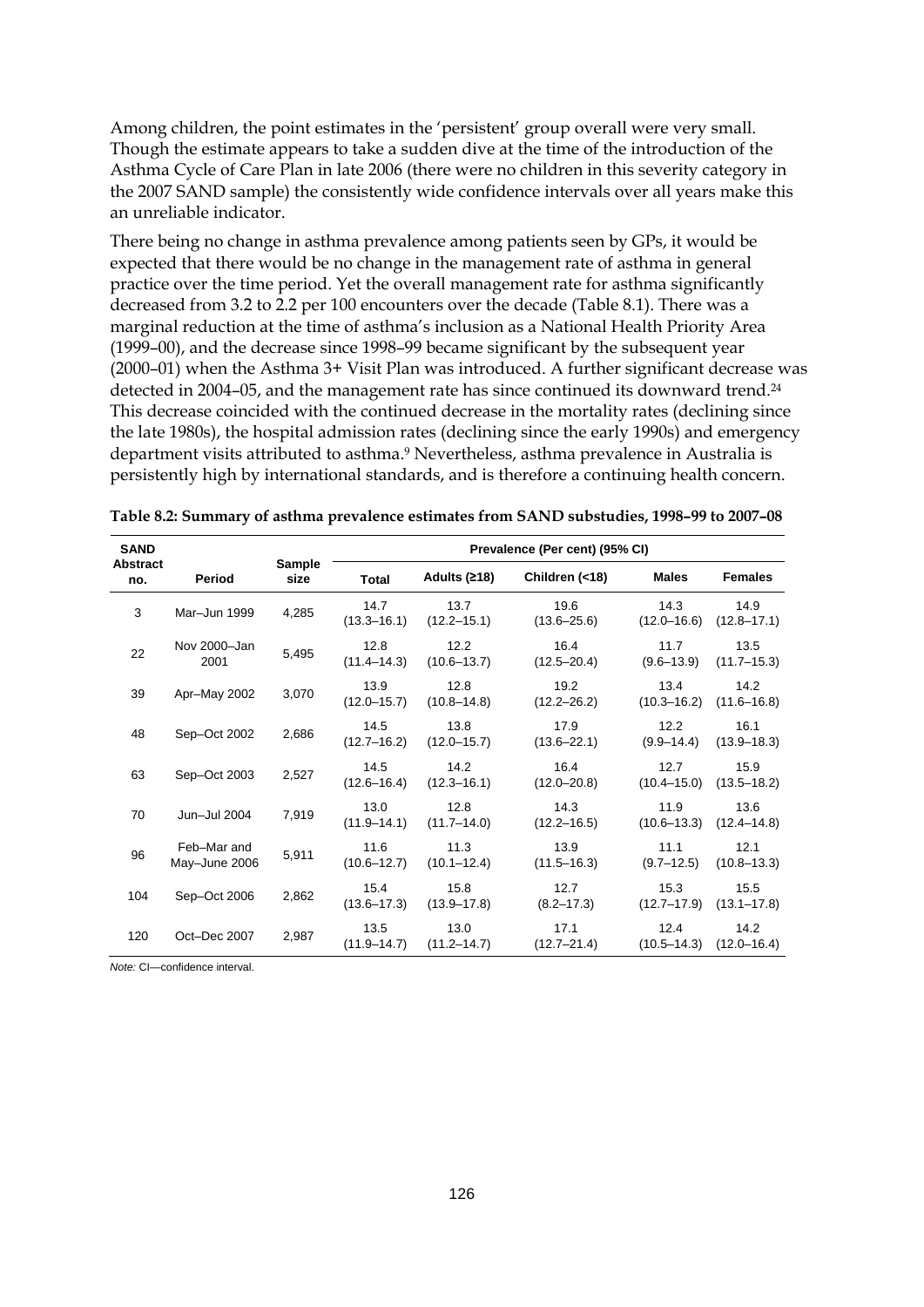|                                |                                   |        | Severity (Per cent, 95% CI)          |                                                     |                                   |                                           |                    |                                                                             |                                   |
|--------------------------------|-----------------------------------|--------|--------------------------------------|-----------------------------------------------------|-----------------------------------|-------------------------------------------|--------------------|-----------------------------------------------------------------------------|-----------------------------------|
| <b>SAND</b><br><b>Abstract</b> |                                   | Sample |                                      | Children (<18 years)                                |                                   |                                           | Adults (≥18 years) |                                                                             |                                   |
| no.                            | Period                            | size   | Infrequent                           |                                                     | <b>Frequent Persistent</b>        | Very mild                                 | <b>Mild</b>        | <b>Moderate</b>                                                             | <b>Severe</b>                     |
| 3                              | Mar-Jun 1999                      | 4,285  | 72.6<br>$(63.8 - 77.3)$<br>$n = 98$  | 22.2<br>$(7.0 - 35.0)$<br>$n = 30$                  | 5.2<br>$(0.0 - 46.2)$<br>$n = 7$  | 34.3<br>$n = 158$                         | 28.5<br>$n = 131$  | 28.9<br>$(28.4-38.9)$ $(22.6-33.3)$ $(23.2-32.8)$ $(0.0-19.1)$<br>$n = 133$ | 8.3<br>$n = 38$                   |
| 22                             | Nov 2000-<br>Jan 2001             | 5,495  | 74.6<br>$(66.1 - 83.1)$<br>$n = 88$  | 20.3<br>$(8.2 - 32.4)$<br>$n = 24$                  | 5.1<br>$(0.0 - 22.1)$<br>$n = 6$  | 42.7<br>$n = 232$                         | 27.3<br>$n = 148$  | 24.5<br>$(37.7-47.8)$ $(22.8-31.7)$ $(19.8-29.2)$<br>$n = 133$              | 5.5<br>$(0.0 - 13.2)$<br>$n = 30$ |
| 39                             | Apr-May 2002                      | 3,070  | 82.5<br>$(74.2 - 90.7)$<br>$n = 80$  | 15.5<br>$(0.0 - 44.3)$<br>$n = 15$                  | 2.1<br>$(0.0 - 45.8)$<br>$n = 2$  | 35.9<br>$n = 112$                         | 31.4<br>$n = 98$   | 27.2<br>$(30.5-41.3)$ $(27.0-35.8)$ $(22.0-32.4)$<br>$n = 85$               | 5.5<br>$(0.0 - 12.4)$<br>$n = 17$ |
| 48                             | Sep-Oct 2002                      | 2,686  |                                      |                                                     |                                   | Severity not available-data not collected |                    |                                                                             |                                   |
| 63                             | Sep-Oct 2003                      | 2,527  | 77.4<br>$(64.7 - 90.1)$<br>$n = 41$  | 15.1<br>$(4.2 - 26.0)$<br>$n = 8$                   | 7.6<br>$(0.0 - 16.5)$<br>$n = 4$  | 31.1<br>$n = 94$                          | 40.7<br>$n = 123$  | 22.2<br>$(24.7-37.6)$ $(33.9-47.5)$ $(16.5-27.9)$<br>$n = 67$               | 6.0<br>$(2.7 - 9.2)$<br>$n = 18$  |
| 70                             | June-July,<br>and Sep-Dec<br>2004 | 7,919  | 78.0<br>$(71.1 - 85.0)$<br>$n = 103$ | 14.4<br>$(8.5 - 20.3)$<br>$n = 19$                  | 7.6<br>$(3.1 - 12.0)$<br>$n = 10$ | 37.1<br>$n = 285$                         | 34.0<br>$n = 261$  | 24.0<br>$(33.0-41.2)$ $(30.2-37.8)$ $(20.5-27.4)$<br>$n = 184$              | 5.0<br>$(3.4 - 6.5)$<br>$n = 38$  |
| 96                             | Feb-March and<br>May-June 2006    | 5,911  | 76.8<br>$n = 63$                     | 22.0<br>$(67.1 - 86.6)$ $(12.1 - 31.8)$<br>$n = 18$ | 1.2<br>$(0.0 - 3.6)$<br>$n = 1$   | 34.8<br>$n = 175$                         | 34.4<br>$n = 173$  | 24.0<br>$(29.8-39.8)$ $(29.7-39.1)$ $(20.5-27.4)$<br>$n = 140$              | 5.0<br>$(3.4 - 6.5)$<br>$n = 15$  |
| 104                            | Sep-Oct 2006                      | 2,862  |                                      |                                                     |                                   | Severity not available-data not collected |                    |                                                                             |                                   |
| 120                            | Oct-Dec 2007                      | 2,987  | 80.6<br>$(71.0 - 90.2)$<br>$n = 54$  | 19.4<br>$(9.8 - 29.0)$<br>$n = 13$                  | 0.0<br>$(-)$<br>$n = 0$           | 42.7<br>$n = 141$                         | 29.4<br>$n = 97$   | 22.1<br>$(36.2-49.2)$ $(24.4-34.4)$ $(16.8-27.5)$<br>$n = 73$               | 5.8<br>$(3.1 - 8.4)$<br>$n = 19$  |

#### **Table 8.3: Summary of asthma severity from SAND substudies, 1998–99 to 2007–08**

*Note:* CI—confidence interval.

### **Medications for asthma management**

There were no significant changes in the age or sex distribution of patients who had asthma managed at the encounter, or for patients in any measured population subgroup (for example, Indigenous patients, patients of Non-English–speaking background, Commonwealth concession cardholders). There were also no changes in the rate per 100 asthma problems considered to be new, or work-related. A number of medications, such as short-acting beta-agonists, are used to treat a variety of respiratory problems, including asthma and COPD. In this section, the medications discussed and the changes noted refer specifically to their use for the management of asthma; that is, these are the medications reported by the GP as being prescribed, supplied or advised for over-the-counter purchase, where asthma was the problem being managed at the encounter.

Between 1998–99 and 2007–08, there was a significant decrease in the rate of total medications prescribed, supplied or advised by GPs for asthma management. The bulk of this change was associated with the significant reduction in the rate of prescribed medications (Table 8.4).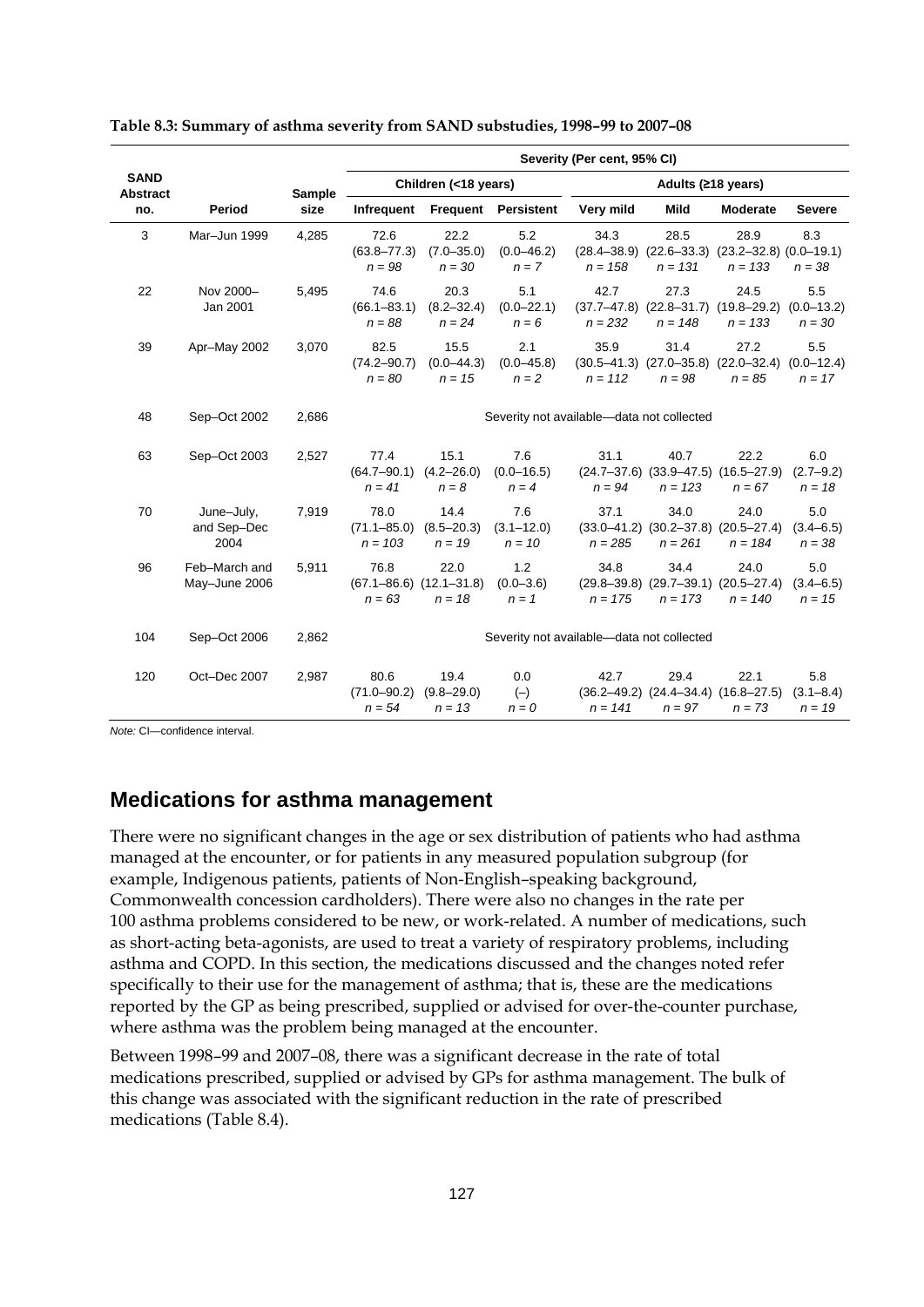Since 1985, short-acting beta-agonists have been available for over-the-counter purchase from pharmacies, rather than being available only on prescription.28 In 1990–91, results from the Australian Morbidity and Treatment Survey showed that 35.7% of total respiratory prescriptions by GPs were for the short-acting beta-agonist, salbutamol (VentolinTM).29 However, by the start of BEACH in 1998–99, salbutamol comprised only 10.7% of prescriptions for respiratory problems. During this 8-year period, the asthma management rate by GPs fell by 0.5 (from 3.7 to 3.2) per 100 encounters.<sup>30</sup> This has led to some conjecture that the reduction in the management, and any change in the prescribing rate for asthma medications overall, may be the result of patients self-medicating with reliever medications rather than seeking GP-guided management. Unless the patients are in a position where the prescribed bronchodilator is less expensive (that is, they have a Commonwealth concession card), it may be more cost effective for them to purchase these products from their pharmacist rather than undergo the time and cost involved in seeking a GP consultation, especially if their GP does not bulk-bill. There may be consequences to not seeking GP management of which patients are unaware—Gibson et al. reported that those who purchased inhalers without prescription were about 3 times more likely to be under-treated compared with those who usually obtained inhalers by prescription.28

The overall prescribing rate of salbutamol significantly decreased over the 10 years, from 2.4 per 100 encounters (95% CI: 2.2–2.6) to 1.3 per 100 (95% CI: 1.2–1.5), but the decrease was gradual, with no year being significantly different from the one preceding it, or subsequent to it (results not tabulated). GP advice for over-the-counter purchase of salbutamol occurred at fewer than 0.1% of encounters in any year—in any case, an event that would most likely occur only once per patient—and there has been no change over the decade in the rate of this medication being supplied to the patient by the GP. Salbutamol prescribing specifically for asthma problems also significantly decreased over the 10 years, from 51.4 per 100 asthma problems in 1998–99 to 40.1 per 100 asthma problems in 2007–08 (Table 8.4a), again with no change in rates of GP advice or supply. The increase in awareness throughout the decade that salbutamol could be purchased from a pharmacist without prescription may have influenced the presentation rate for asthma management to some extent. Another influence is concern about the possible adverse effect of regular salbutamol use in the 1990s<sup>31</sup>, which resulted in a change in regimen from two puffs, four times per day, to two puffs when required. The rate of use reflects the level of asthma severity and control. Salbutamol requirement would decline as asthma control improves, as would the need to visit a GP.

Changes in the rates of the most often prescribed medications for asthma management are shown in Table 8.4a. The prescribing rate of several bronchodilators (salbutamol, terbutaline, ipratropium, salmeterol) decreased significantly over the 10 years per 100 asthma problems managed. Some of this reduction will be due to the availability without prescription of some short-acting beta-agonists, and some appears to have been associated with the uptake of a combination product, since inhaled corticosteroids (ICS) in combination with long-acting beta-agonists (LABA) have become available (since 2000). Improved asthma control from the use of ICS and ICS/LABA combinations will also have reduced the need for salbutamol.

The most obvious change in ICS use is the move toward combination products—the prescribing rate for beclomethasone decreased significantly in favour of other ICSs available in combination with a bronchodilator (Table 8.4a). The prescribing rate for budesonide as a single product significantly decreased, with a move towards the prescribing of budesonide in combination with eformoterol. The greatest increase has been in the prescribing of fluticasone—it has maintained its prescription rate as a single product, but in combination with salmeterol, is being prescribed at more than one in four asthma problem contacts.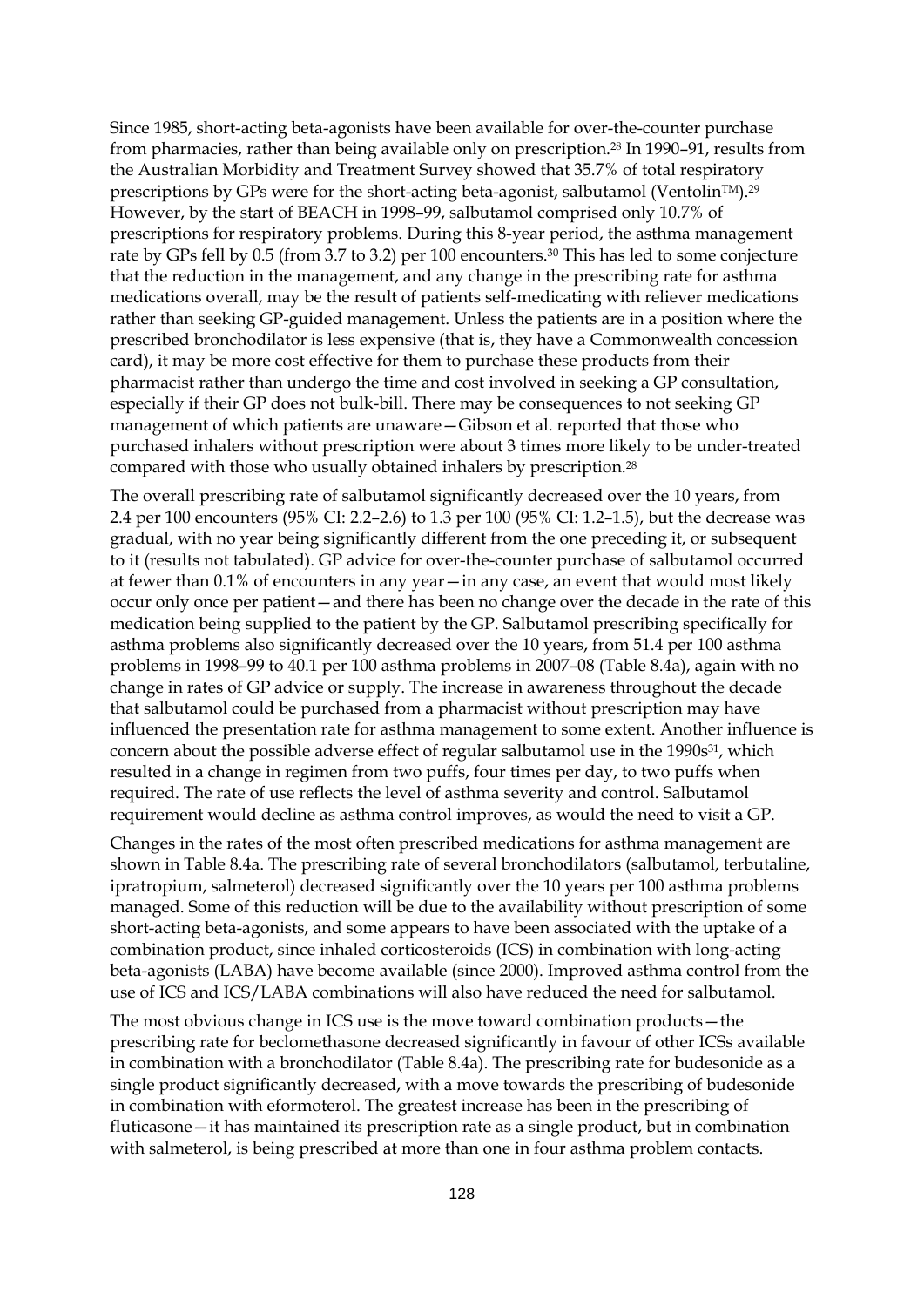#### **Table 8.4a: Changes in prescribing rates of common generic medications for asthma, 1998–99 and 2007–08**

| <b>Medication</b>                |       | 1998-99<br>$(n = 3,079)$ |       | 2007-08<br>$(n = 2,088)$ | Change <sup>(a)</sup> |
|----------------------------------|-------|--------------------------|-------|--------------------------|-----------------------|
| Medications                      | 150.4 | $(145.0 - 155.8)$        | 128.9 | $(124.3 - 133.5)$        | ↓                     |
| Prescribed meds (by ATC Level 4) | 143.4 | $(137.9 - 148.9)$        | 122.3 | $(117.5 - 127.2)$        | ↓                     |
| Bronchodilators-short-acting     |       |                          |       |                          |                       |
| Salbutamol                       | 51.4  | $(48.5 - 54.4)$          | 40.1  | $(37.1 - 43.1)$          | ↓                     |
| Terbutaline                      | 8.5   | $(7.3 - 9.7)$            | 2.7   | $(2.0 - 3.5)$            | ↓                     |
| Ipratropium                      | 9.9   | $(8.4 - 11.4)$           | 1.9   | $(1.2 - 2.6)$            | ↓                     |
| Bronchodilator-long-acting       |       |                          |       |                          |                       |
| Salmeterol                       | 3.2   | $(2.4 - 3.9)$            | 0.4   | $(0.1 - 0.8)$            | ↓                     |
| Inhaled corticosteroids +/-LABA  |       |                          |       |                          |                       |
| Beclomethasone                   | 16.4  | $(14.6 - 18.1)$          | 0.7   | $(0.3 - 1.1)$            | ↓                     |
| <b>Budesonide</b>                | 14.7  | $(13.0 - 16.3)$          | 3.0   | $(2.2 - 3.8)$            | ↓                     |
| Budesonide/Eformoterol           | N/A   | N/A                      | 11.3  | $(9.5 - 13.1)$           | ₼                     |
| Fluticasone                      | 7.7   | $(6.2 - 9.2)$            | 7.4   | $(5.9 - 8.9)$            |                       |
| Fluticasone/Salmeterol           | N/A   | N/A                      | 26.8  | $(24.2 - 29.3)$          | ተ                     |

(a) The direction and type of change from 1998–99 to 2007–08 is indicated for each result:  $\bigwedge \Psi$  indicates a statistically significant change, and — indicates there was no change.

*Note:* CI—confidence interval; meds—medications; ATC—Anatomical Therapeutic Chemical classification; LABA—long-acting beta-agonist; N/A*—* Not applicable as combination product not available in 1998–99.

The National Asthma Council Australia's recommendations for therapy in adults are that the combination of budesonide plus eformoterol can be used either as maintenance therapy, or maintenance and reliever therapy, with the combination of fluticasone plus salmeterol to be used as maintenance therapy only. Assuming that these products are being prescribed appropriately, it appears that there has been an increase in the use of asthma maintenance therapy over time. This evidence, in combination with the decreased management rates, decreased mortality rates, and decreased hospitalisation and emergency room presentation rates attributed to asthma, suggest that asthma is being better controlled among Australian patients than it was in 1998–99.

For asthma management in children, the National Asthma Council Australia's recommendation is for infrequent episodes to be managed with bronchodilators as needed, and that long-term preventive medications are not required. To investigate whether the changes in ICS use noted in Table 8.4a differed between adults and children, they were analysed separately. The results for children (aged under 18 years) and adults (18 years and older) are presented in Table 8.4b. The observed changes applied to both adults and children, with the exception of fluticasone alone, where prescriptions for adults significantly decreased, but for children, significantly increased over the decade. It is possible that the children being managed with this ICS are those with more persistent asthma, but this cannot be concluded, as severity levels were unavailable for these data. It is also likely that children are more likely to be managed by fluticasone or budesonide alone, whereas adults are more likely to be prescribed an ICS/LABA combination product.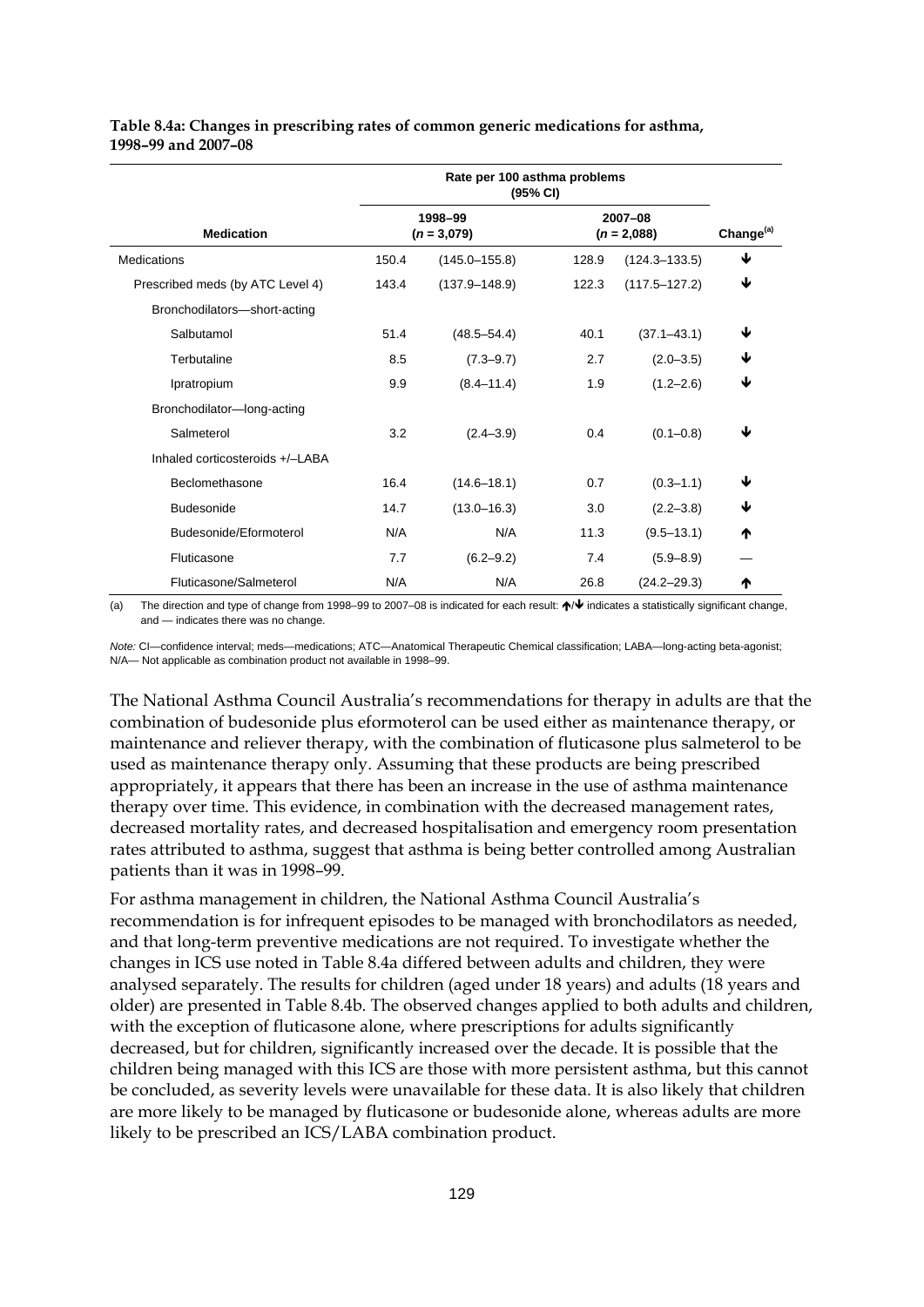| Rate per 100 asthma problems<br>(95% CI) |                         |                                         |                       |                           |                         |                       |
|------------------------------------------|-------------------------|-----------------------------------------|-----------------------|---------------------------|-------------------------|-----------------------|
|                                          |                         | <b>Adults</b>                           |                       | <b>Children</b>           |                         |                       |
| <b>Medication</b>                        | 1998-99                 | 2007-08<br>$(n = 1.951)$ $(n = 1.456)$  | Change <sup>(a)</sup> | 1998-99<br>$(n = 1, 114)$ | 2007-08<br>$(n = 614)$  | Change <sup>(a)</sup> |
| <b>Bronchodilators</b>                   |                         |                                         |                       |                           |                         |                       |
| Short-acting                             |                         |                                         |                       |                           |                         |                       |
| Salbutamol                               | 50.0                    | 36.0<br>$(48.5 - 54.4)$ $(32.7 - 39.3)$ | ↓                     | 53.8<br>$(49.0 - 58.5)$   | 49.3<br>$(43.7 - 54.9)$ | ↓                     |
| Terbutaline                              | 7.7<br>$(6.3 - 9.1)$    | 3.5<br>$(2.5 - 4.5)$                    | ↓                     | 10.6<br>$(7.8 - 12.3)$    | 0.9<br>$(0.1 - 1.7)$    | ↓                     |
| Ipratropium                              | 11.1<br>$(9.3 - 12.8)$  | 1.5<br>$(0.9 - 2.3)$                    | ↓                     | 7.8<br>$(5.4 - 10.1)$     | 2.6<br>$(1.0 - 4.2)$    | ↓                     |
| Long-acting                              |                         |                                         |                       |                           |                         |                       |
| Salmeterol                               | 4.6<br>$(3.6 - 5.7)$    | 0.4<br>$(0.1 - 0.8)$                    |                       | 0.7<br>$(0.2 - 1.2)$      | 0.4<br>(t)              | ↓                     |
| Inhaled corticosteroids +/-LABA          |                         |                                         |                       |                           |                         |                       |
| Beclomethasone                           | 18.4<br>$(16.1 - 20.6)$ | 0.8<br>$(0.3 - 1.3)$                    | ↓                     | 12.9<br>$(10.2 - 15.5)$   | 0.4<br>$(+)$            | ↓                     |
| <b>Budesonide</b>                        | 16.8<br>$(14.7 - 18.8)$ | 3.7<br>$(2.7 - 4.8)$                    | ↓                     | 11.1<br>$(8.6 - 13.5)$    | 1.0<br>$(0.0 - 2.0)$    | ↓                     |
| Budesonide/Eformoterol                   | N/A                     | 13.7<br>$(11.5 - 16.0)$                 | N/A                   | N/A                       | 5.6<br>$(3.2 - 8.0)$    | N/A                   |
| Fluticasone                              | 8.9<br>$(7.0 - 10.7)$   | 5.0<br>$(3.6 - 6.3)$                    | ↓                     | 5.7<br>$(3.4 - 7.9)$      | 12.9<br>$(9.8 - 16.1)$  | ↑                     |
| Fluticasone/Salmeterol                   | N/A                     | 29.4<br>$(26.6 - 32.3)$                 | N/A                   | N/A                       | 20.7<br>$(16.1 - 25.2)$ | N/A                   |

#### **Table 8.4b: Changes in rates of most frequently prescribed medications for asthma, adults and children—generic level, 1998–99 to 2007–08**

(a) The direction and type of change from 1998–99 to 2007–08 is indicated for each result:  $\bigwedge^{\mathbf{\psi}}$  indicates a statistically significant change, and — indicates there was no change.

† Fewer than three observations—CI not provided as data were insufficient to calculate a meaningful estimate.

Note: CI—confidence interval; LABA—long-acting beta-agonist; N/A—Not applicable as combination product not available in 1998–99.

# **8.5 Chronic obstructive pulmonary disease**

Chronic obstructive pulmonary (airways) disease (COPD) was the eighth most frequently managed respiratory problem in 1998–99, moving to seventh place in 2007–08. However, there was no change in the management rate over the period, at a rate of 0.8 per 100 encounters (95% CI: 0.7–0.9) in 1998–99 and 2007–08.24 In both years there were significantly more males (about 60%) than females (about 40%) managed for the condition, and the management rate for men was significantly higher than for women, which is in itself unusual, given that about 60% of general practice patients are female. However, between 1998–99 and 2007–08 there were no significant changes in the age-specific management rates of COPD for any age group, or in the proportions of patients managed for COPD who were:

- males, or females
- in any age group
- in any measured population subgroups (for example, Indigenous patients, patients from non-English-speaking backgrounds, Commonwealth concession cardholders).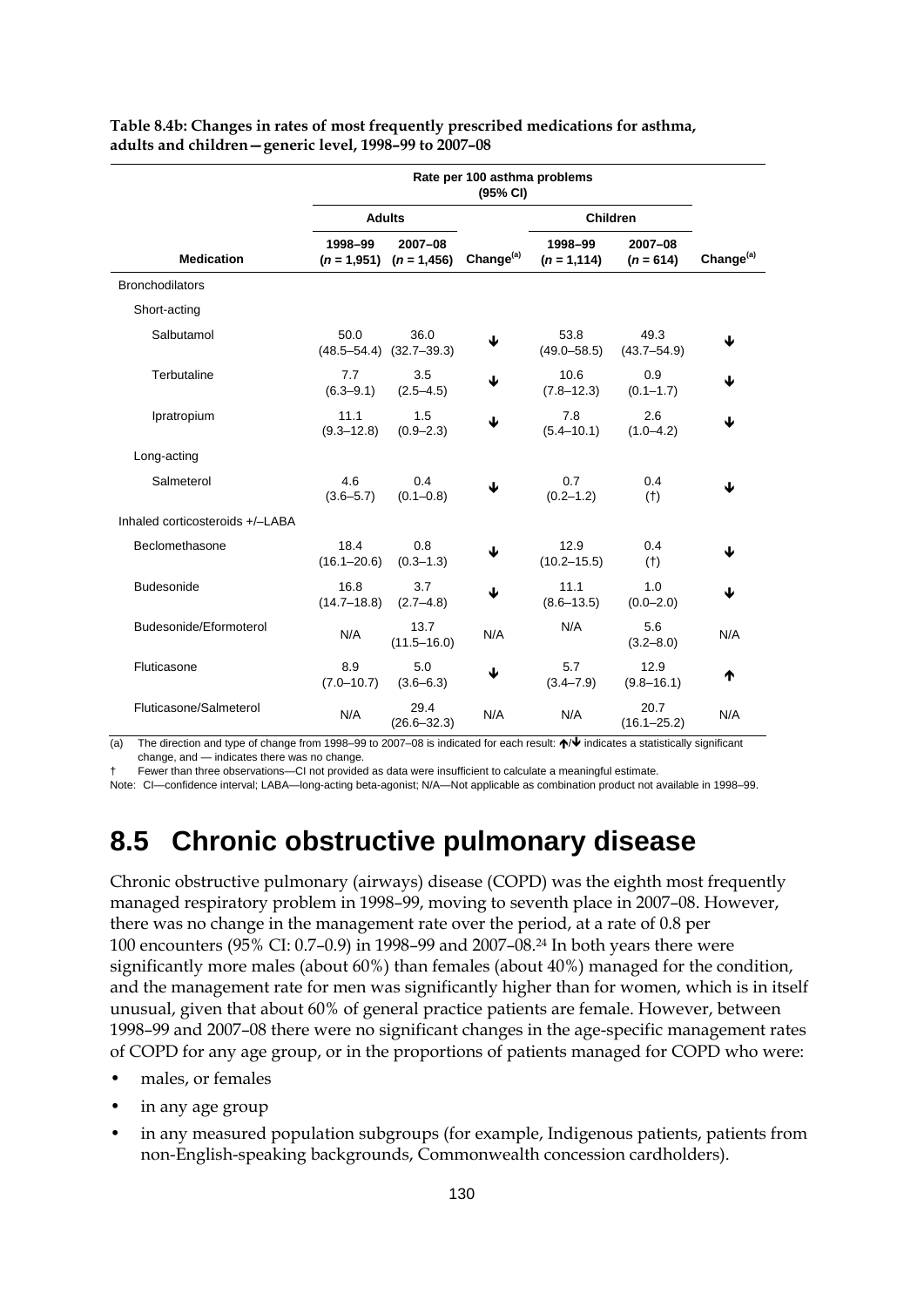There was a significant decrease in the proportion of patients managed for COPD who were Repatriation health cardholders. However, this was a reflection of the overall decreased attendance rate of patients with Repatriation health cards—2.8 per 100 encounters (95% CI: 2.5–3.0) in 2007–08 compared with 3.4 per 100 (95% CI: 3.1–3.6) in 1998–99.24

Table 8.5 summarises the presentation and management of COPD over the decade. There was a significant increase in the proportion of COPD problem contacts that were with new cases, and a significant decrease in the proportion of COPD problem contacts that were follow-up consultations (for previously diagnosed problems).

There were few significant changes in the other problems managed at encounters with COPD problems, but of note were:

- heart failure, which decreased from 7.5 per 100 COPD encounters (95% CI: 4.6–10.4) to 3.1 (95% CI: 1.8–4.3) per 100 COPD encounters
- asthma, which decreased from 3.4 per 100 COPD encounters (95% CI: 1.7–5.2) to 0.9 (95% CI: 0.1–1.6) per 100
- lipid disorders, which increased from 1.7 per 100 COPD encounters (95% CI: 0.8–2.7) in 1998–99 to 4.8 (95% CI: 3.1–6.5) per 100 in 2007–08.

The decrease in asthma management as a comorbid condition at COPD encounters parallels the overall decrease in the management rate of asthma for all patients. The decrease in asthma as a comorbidity in COPD, and the increase in new COPD problems being detected, does not support the theory that GPs are misdiagnosing COPD as asthma, although there may be cases where illness first presenting with asthma-type symptoms and labelled as asthma has since been confirmed as COPD, and the diagnosis changed accordingly.

The total medication rate for COPD problems also decreased, due to the decrease in the rate of prescribed medications over the 10-year period, from 138.7 to 115.4 per 100 COPD problem contacts. The greatest change in prescribed medication was the uptake of the long-acting anticholinergic, tiotropium, since its introduction to the market in December 2002, now being prescribed at a rate of 28.8 per 100 COPD problems managed. GP prescribing behaviour reflects that recommended in the most recent COPD-X guidelines.16 The switch to long-acting bronchodilators (which includes increased prescription of combination LABA/ICS referred to below) was associated with a parallel decrease in prescription of short-acting bronchodilators, both beta-agonists (salbutamol and terbutaline) and anti-cholinergic (ipratropium). There has also been a shift from prescribing inhaled corticosteroids (for example, budesonide, beclomethasone, fluticasone) and long-acting betaagonists (particularly salmeterol) as a single product, in favour of prescribing long-acting beta-agonists in combination with an inhaled corticosteroid (fluticasone/salmeterol and budesonide/eformoterol) (Table 8.5).

There was a significant increase in the prescribing rate of amoxycillin for COPD. Antibiotics have been shown to be effective for patients with acute exacerbations of COPD characterised by increased dyspnoea, increased sputum volume and sputum purulence.32 Where antibiotics are indicated, Therapeutic Guidelines recommend amoxycillin<sup>32</sup>, so it would appear that the selection of antibiotic is appropriate where GPs determine that this treatment is required.

Australian Lung Foundation guidelines<sup>16</sup> recommend an annual influenza vaccine as part of the prevention of deterioration strategy—the rate of influenza vaccine as a prescribed medication at encounters where COPD was managed did not change over time, but as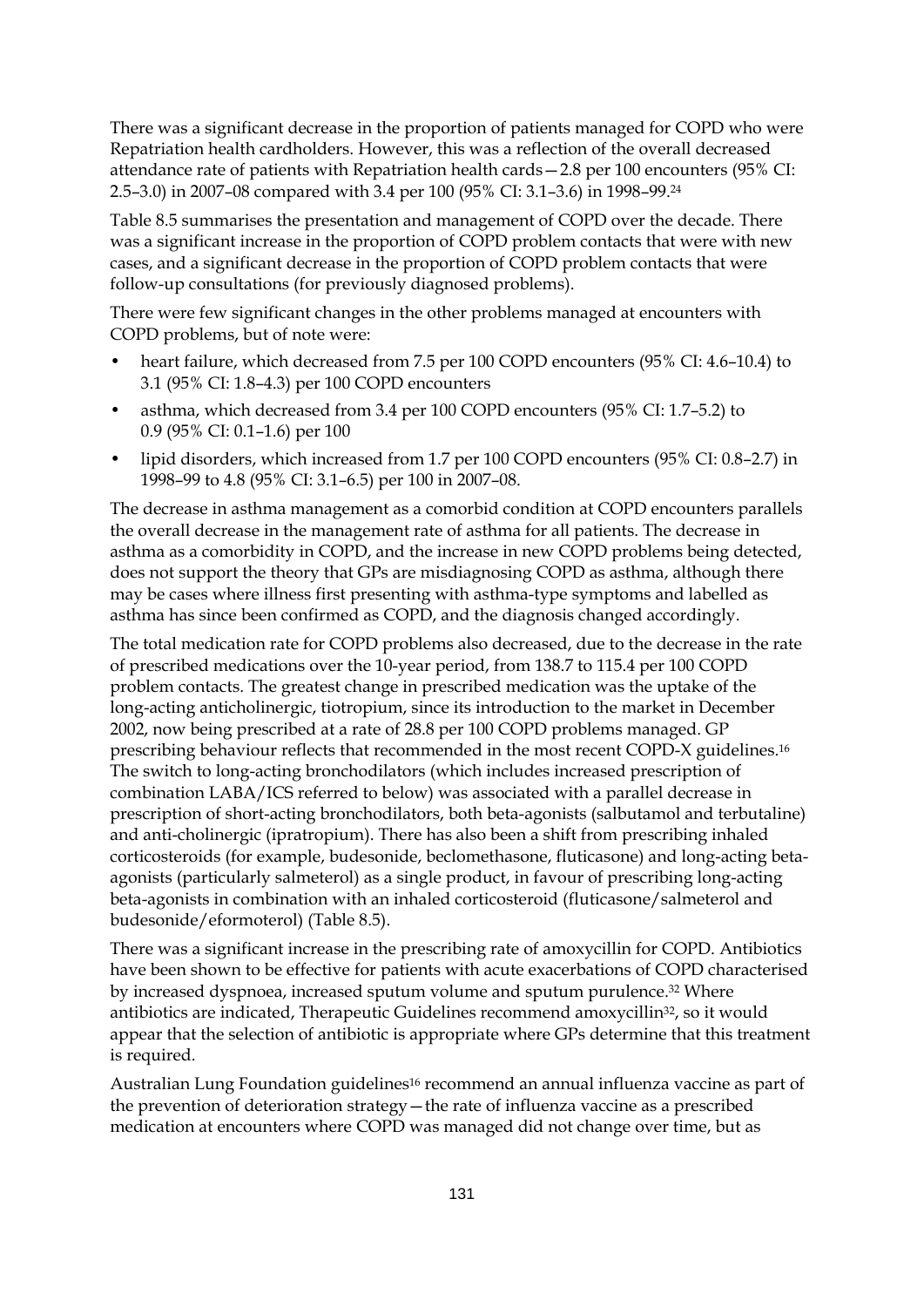previously discussed, these vaccinations were most likely GP-supplied under the policy guidelines for older patients and those at risk through chronic illness.

While there was no change in the rate at which clinical treatments (such as advice and education) were provided for COPD problems, there was a significant increase in the rate of procedures undertaken, from 2.6 (95% CI: 1.4–3.8) in 1998–99 to 8.1 (95% CI: 5.7–10.4) per 100 COPD problems in 2007–08. The main contributor to this change was the provision of physical function tests (for example, FEV-1, lung function, peak flow, spirometry), which increased dramatically over the decade, from 1.4 (95% CI: 0.6–2.2) per 100 COPD problems in 1998–99 to 4.6 per 100 (95% CI: 2.7–6.5) in 2007–08. The Australian Lung Foundation guidelines state that spirometry is the gold standard for finding new cases of COPD, and the increase of new cases between 1998–99 and 2007–08 coincides with the increase in testing, suggesting an effect of increased testing on the rates of newly diagnosed cases of COPD.

Over the period, there were no significant changes in rates of referrals overall, or to any specific service or speciality, nor in rates of pathology or imaging ordered per 100 COPD problems managed.

|                                      | 1998-99<br>$(n = 759)$                     |                   |                                     | 2007-08<br>$(n = 744)$ |                       |
|--------------------------------------|--------------------------------------------|-------------------|-------------------------------------|------------------------|-----------------------|
| Variable                             | Percentage of<br><b>COPD</b><br>encounters | (95% CI)          | Percentage<br>of COPD<br>encounters | (95% CI)               | Change <sup>(a)</sup> |
| New problems                         | 6.5<br>Rate per 100<br><b>COPD</b>         | $(4.6 - 8.4)$     | 15.5<br>Rate per 100<br><b>COPD</b> | $(12.3 - 18.8)$        | ♠                     |
| <b>Managements</b>                   | problems                                   |                   | problems                            |                        |                       |
| Medications (total)                  | 143.0                                      | $(130.1 - 155.9)$ | 119.4                               | $(110.7 - 128.1)$      | ↓                     |
| Prescribed medications               | 138.7                                      | $(125.5 - 151.8)$ | 115.4                               | $(106.7 - 124.2)$      | ↓                     |
| Tiotropium                           | N/A                                        | N/A               | 28.8                                | $(24.9 - 32.6)$        | ₼                     |
| Salbutamol                           | 38.3                                       | $(33.3 - 43.2)$   | 18.9                                | $(15.2 - 22.5)$        | ↓                     |
| Fluticasone/salmeterol               | N/A                                        | N/A               | 14.5                                | $(11.1 - 18.0)$        | ₼                     |
| Amoxycillin/potassium clavulanate    | 1.9                                        | $(0.3 - 3.4)$     | 6.0                                 | $(3.9 - 8.1)$          | ₼                     |
| Ipratropium inhaled                  | 27.9                                       | $(23.4 - 32.3)$   | 3.8                                 | $(2.0 - 5.4)$          | ↓                     |
| <b>Budesonide</b>                    | 10.3                                       | $(7.2 - 13.4)$    | 1.6                                 | $(0.4 - 2.8)$          | ↓                     |
| Beclomethasone                       | 9.7                                        | $(7.3 - 12.0)$    | 0.1                                 | $(0.0 - 1.9)$          | ↓                     |
| Budesonide/eformoterol               | N/A                                        | N/A               | 5.9                                 | $(3.9 - 7.9)$          | ₼                     |
| Fluticasone propionate               | 5.0                                        | $(3.2 - 6.7)$     | 1.5                                 | $(0.5 - 2.6)$          | ↓                     |
| Terbutaline                          | 4.5                                        | $(2.8 - 6.1)$     | 1.3                                 | $(0.3 - 2.3)$          | ↓                     |
| Salmeterol                           | 4.3                                        | $(2.8 - 5.9)$     | 0.4                                 | (t)                    | ↓                     |
| Influenza virus vaccine              | 1.2                                        | $(0.0 - 2.3)$     | 0.5                                 | $(0.0 - 1.0)$          |                       |
| Other treatments--procedural         | 2.6                                        | $(1.4 - 3.8)$     | 8.1                                 | $(5.7 - 10.4)$         | ₼                     |
| Physical (respiratory) function test | 1.4                                        | $(0.6 - 2.2)$     | 4.6                                 | $(2.7 - 6.5)$          | ₼                     |

| Table 8.5: Presentations of new cases and management of COPD, 1998–99 and 2007–08 |  |  |
|-----------------------------------------------------------------------------------|--|--|
|                                                                                   |  |  |

(a) The direction and type of change from 1998–99 to 2007–08 is indicated for each result:  $\bigwedge^1$  indicates a statistically significant change,  $\uparrow/\downarrow$  indicates a marginal change, and — indicates there was no change.

† Fewer than three observations—CI not provided as data were insufficient to calculate a meaningful estimate.

*Note*: COPD—chronic obstructive pulmonary disease; CI—confidence interval; N/A—not applicable as product not available in 1998–99.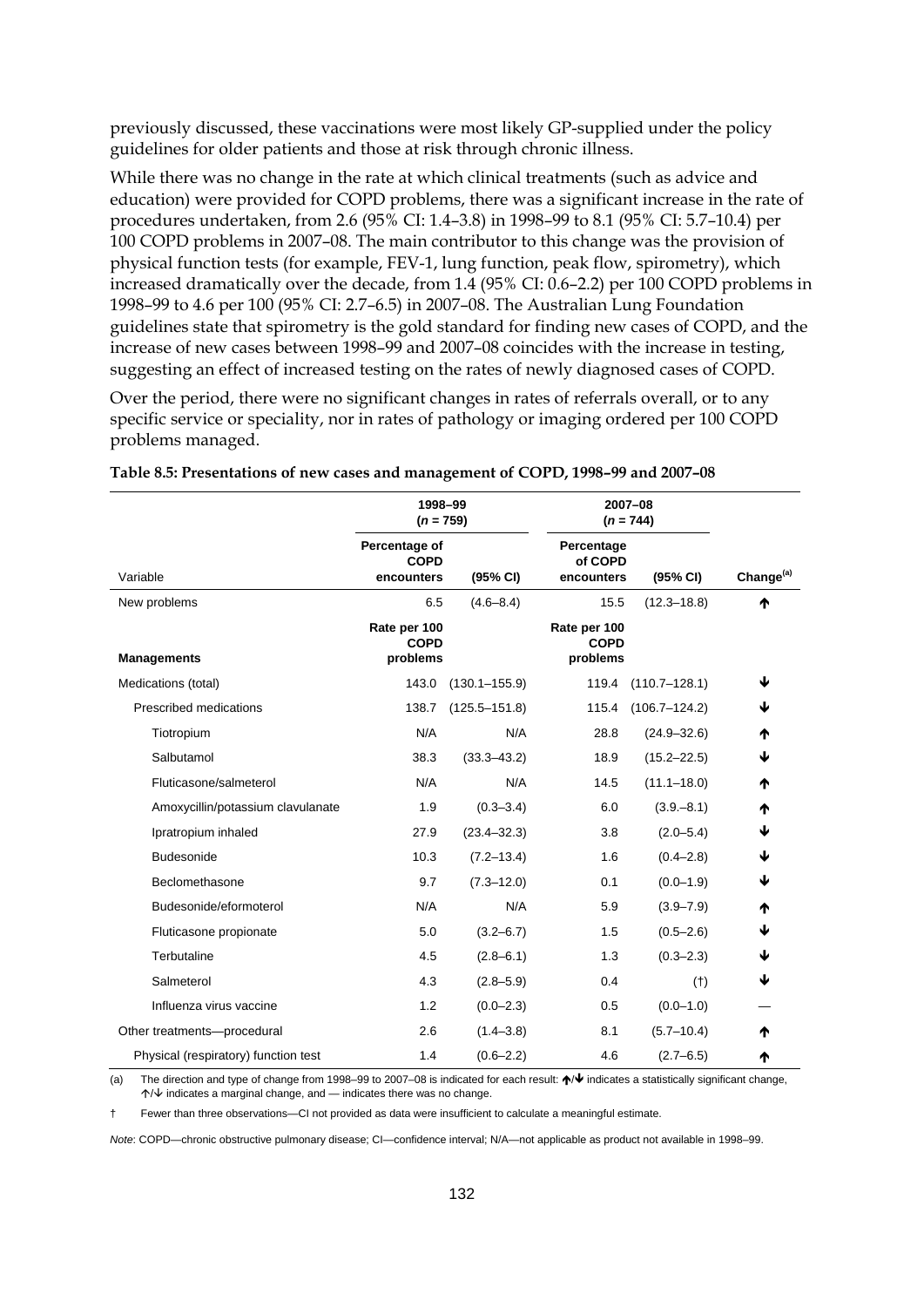# **8.6 Antibiotic use in respiratory problems**

Between 1998–00 and 2006–08, the overall antibiotic prescribing rate decreased significantly from 15.8 per 100 encounters (95% CI: 15.5–16.2) to 13.5 per 100 encounters (95% CI: 13.1–13.8). In 2006, Pan et al. reported that the antibiotic prescribing rate had decreased by 24.3% between 1990–91 and 2002–03, from 18.9 to 14.3 prescriptions per 100 encounters.33 The downward trend has continued since 2003. However, the previous study found that the decrease in prescribing rates was selective. It was not consistent across age groups or indications, and was greater among children than adults. The conditions examined by Pan et al. for both adults and children are investigated again in this report to determine any further change in prescribing rates for these conditions since 2003. The conditions were:

- all respiratory problems
- acute bronchitis/bronchiolitis
- upper respiratory tract infection
- sinusitis (acute or chronic)
- acute otitis media/myringitis
- tonsillitis.

The management rate per 100 encounters for all respiratory problems decreased significantly between 1998–00 and 2006–08, as did the management of acute bronchitis/bronchiolitis, acute otitis media/myringitis, and tonsillitis. There was a marginal decrease in the management rate of sinusitis, while the management of upper respiratory tract infections remained unchanged.24

The Therapeutic Guidelines state that the benefits of antibiotic therapy for a range of respiratory conditions are more limited than previously thought and, consequently, routine use of antibiotics in these conditions should be avoided to limit potential adverse effects and to reduce selection of bacterial resistance, both in individuals and in the community.32

Antibiotic prescribing for all respiratory problems decreased significantly for children over the period but remained constant for adults. The antibiotic prescribing rates for children with each of these conditions are presented in Table 8.6 and, and for adults in Table 8.7.

## **Acute bronchitis/bronchiolitis**

For acute bronchitis and bronchiolitis, the Therapeutic Guidelines recommend that, as these conditions are most often viral, they usually do not require antibiotic therapy, with only symptomatic care needed in most cases. The guidelines state that randomised controlled trials show antibiotic therapy to provide at most a marginal benefit (less than 1 day for symptom resolution) and may cause harm. Use is recommended in very ill younger children while viral identification takes place, or if unusually severe illness suggests the possibility of secondary bacterial infection.32

While the prescribing rate of antibiotics for children with acute bronchitis/bronchiolitis remained unchanged over the time period (Table 8.6), the prescribing rate for adults significantly increased, from 82.1 prescriptions per 100 bronchitis/bronchiolitis problems to 86.7 (Table 8.7).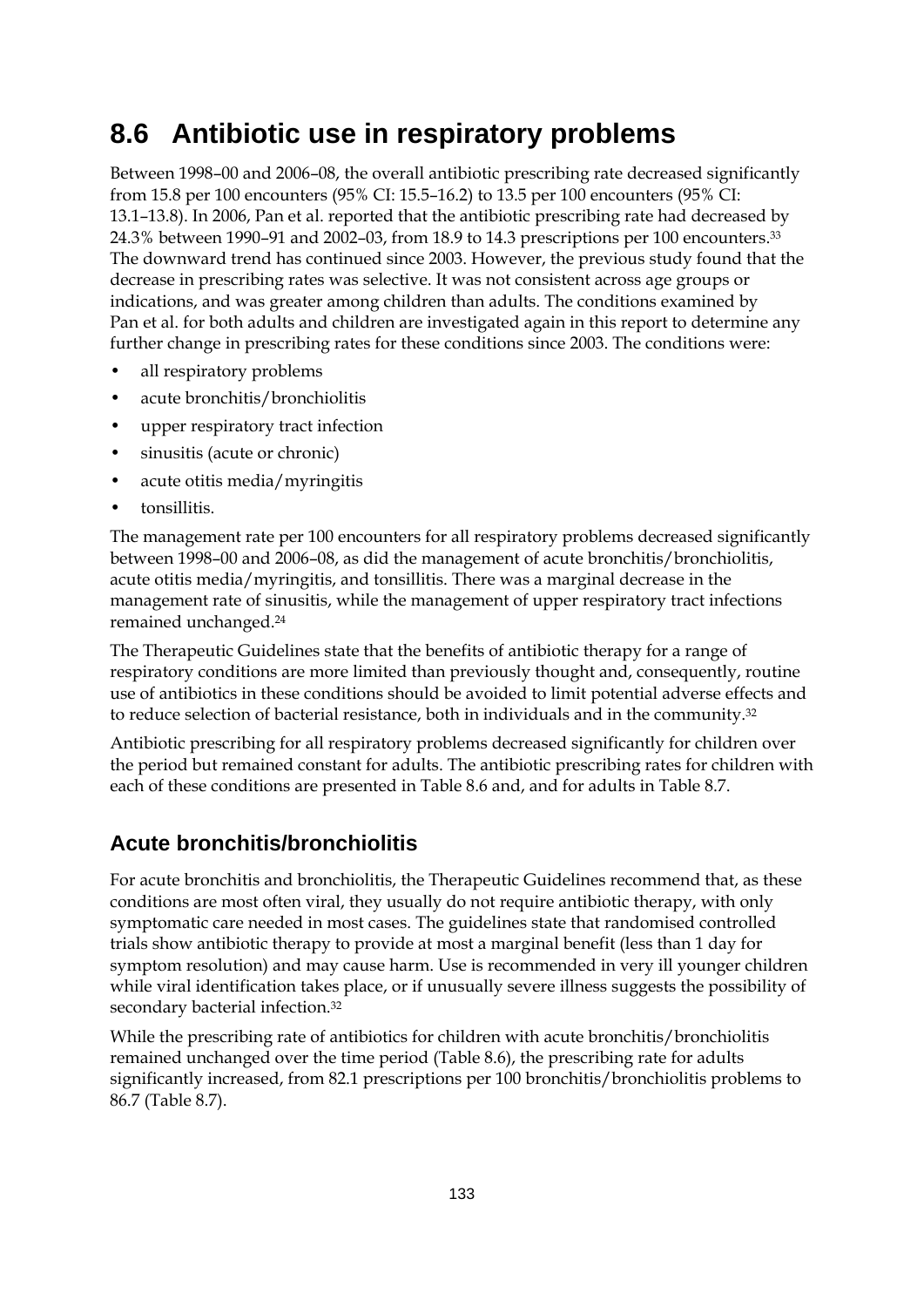### **Upper respiratory tract infections**

Upper respiratory tract infections (URTI) are mostly viral in origin, and although they may result in secondary infection that could benefit from antibiotic therapy (where the cause is bacterial), the initial infection does not require an antibiotic in most cases.32

While the antibiotic prescribing rate for URTI decreased significantly for both adults and children in 2006–08, one in five children still received an antibiotic for this condition. For adults, more than one in three received an antibiotic prescription in 2006–08, although this had reduced from almost one in two since 1998–00. The efforts being made to advise the public and clinicians of the inappropriate use of antibiotics for URTI are having some positive impact<sup>23</sup>, but clearly more education is required in the area of antibiotic prescribing for adults. A flow chart describing management of URTI in 2007–08 is provided in Figure 8.2.

### **Sinusitis**

Sinusitis often occurs with viral infection or allergy and requires no antibacterial treatment. Oral or topical decongestants are useful for symptom relief, as are oral analgesics (for example, paracetamol) for pain relief. In up to 5% of cases, acute bacterial sinusitis may occur, and some benefit may result from antibiotic use (for example, shortened duration of illness), but spontaneous resolution of symptoms is common in 70% of cases. The Therapeutic Guidelines recommend antibiotic therapy in severe cases displaying at least three of the following features: persistent mucopurulent nasal discharge (more than 7 to 10 days); facial pain; poor response to decongestants; tenderness over the sinuses, especially unilateral maxillary tenderness; and tenderness on percussion of maxillary molar and premolar teeth that cannot be attributed to a single tooth. Acute infective exacerbations of chronic sinusitis should be managed in the same way as acute bacterial sinusitis, but with more prolonged courses of antibiotic therapy.32

Between 1998–00 and 2006–08, the antibiotic prescribing rate increased significantly for both children and adults with acute/chronic sinusitis—four out of five patients, either children or adults managed for sinusitis received an antibiotic prescription in 2006–08.

### **Acute otitis media/myringitis**

Many children with viral upper respiratory tract infection have accompanying mild inflammation of the middle ear, with visible reddening and dullness of the tympanic membrane. Acute otitis media may be either viral or bacterial, but is usually a self-limiting disease, and antibiotics are usually unnecessary in children who do not have systemic features (vomiting and fever). The therapeutic guidelines recommend that, in some cases, a prescription for potential (delayed) antibiotic treatment, accompanied by clear instructions for use and/or clinical review and disposal of an unused prescription, may be useful. For children aged over 2 years, treatment of symptoms for the first 2 days is recommended, with re-evaluation and antibiotic treatment considered if symptoms persist. Children between 6 months and 2 years should be managed in the same way, except with review after 24 hours, when antibiotics or referral should be considered. For children aged less than 6 months, treatment with antibiotics is recommended. For adults, acute otitis media should be treated the same way as in children.32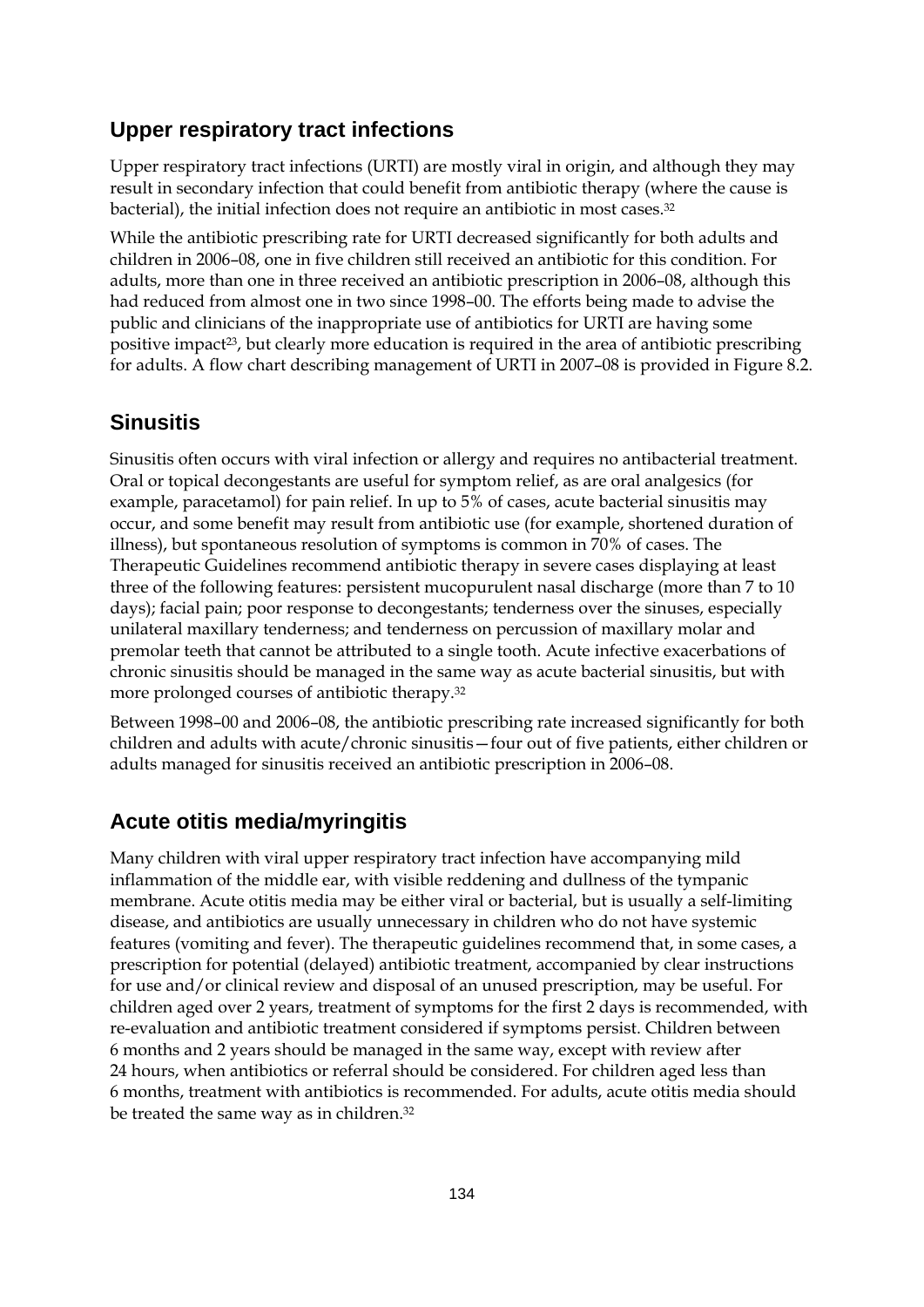The antibiotic prescribing rate for both adults and children increased significantly between 1998–00 and 2006–08, with four out of five patients managed for acute otitis media/ myringitis in either age group, receiving an antibiotic prescription.

## **Tonsillitis**

Acute tonsillitis may be either viral or bacterial in etiology. Viral and bacterial causes of sore throat are difficult to distinguish at clinical observation. A bacterial cause (most likely Streptococcus pyogenes) of acute sore throat is more common in children aged 3–13 years (30% to 40%) than in children aged less than 3 years (5% to 10%) or adults (5% to 15%). Frequent recurrences are not usually caused by bacteria, so the long-term use of antibiotics is likely to be very limited. Antibiotic use is recommended where tonsillitis displays the four diagnostic features suggestive of Streptococcus pyogenes infection (fever of more than 38 °C, tender cervical lymphadenopathy, tonsillar exudate, and no cough).32

Between 1998–00 and 2006–08, there was no change in the prescribing rate of antibiotics for tonsillitis, in either children or adults. For both age groups, an antibiotic was prescribed for over 90% of problems diagnosed as tonsillitis.

|                                   |                       | 1998-00                              | 2006-08               |                                      |              |
|-----------------------------------|-----------------------|--------------------------------------|-----------------------|--------------------------------------|--------------|
| <b>Selected problems</b>          | Number of<br>problems | Rate per 100<br>problems<br>(95% CI) | Number of<br>problems | Rate per 100<br>problems<br>(95% CI) | Change $(a)$ |
| R70-99 (respiratory diseases)     | 10.720                | 37.8 (36.4-39.2)                     | 7,116                 | $32.9(31.4 - 34.5)$                  | ₩            |
| Acute bronchitis/bronchiolitis    | 1.325                 | 66.6 (63.4–69.7)                     | 730                   | 65.8 (61.5-70.0)                     |              |
| Acute upper respiratory infection | 4.769                 | 28.0 (26.0-29.9)                     | 3.646                 | $21.0(19.1 - 23.0)$                  | ₩            |
| Sinusitis acute/chronic           | 261                   | 73.9 (68.2-79.7)                     | 124                   | 86.3 (79.9-92.7)                     | ₼            |
| Acute otitis media/myringitis     | 2.298                 | 77.5 (75.6–79.4)                     | 1.461                 | 82.2 (80.0-84.4)                     | ↑            |
| <b>Tonsillitis</b>                | 1.346                 | 87.8 (85.9-89.8)                     | 779                   | $90.2(88.0 - 92.5)$                  |              |

**Table 8.6: Antibiotic prescribing rates per 100 selected problems managed at encounters with children (aged less than 15 years), 1998–00 and 2006–08** 

(a) The direction and type of change from 1998–99 to 2007–08 is indicated for each result:  $\bigwedge^{\mathbf{\psi}}$  indicates a statistically significant change, and — indicates there was no change.

*Note:* CI—confidence interval.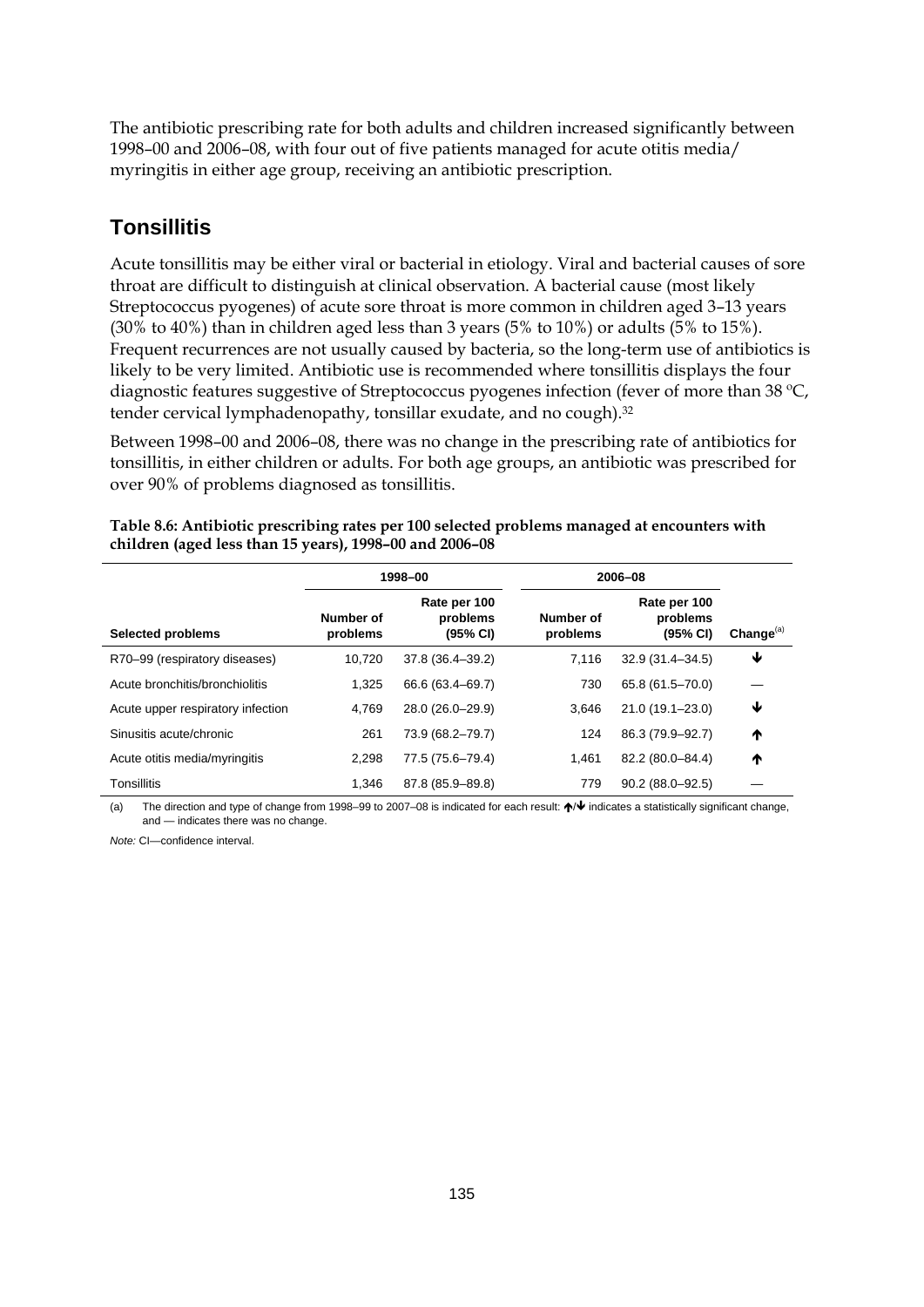**Table 8.7: Antibiotic prescribing rates per 100 selected problems managed at encounters with adults (aged 15 years and over), 1998–00 and 2006–08** 

|                                   | 2006-08<br>1998-00    |                                      |                       |                                      |              |
|-----------------------------------|-----------------------|--------------------------------------|-----------------------|--------------------------------------|--------------|
| <b>Selected problems</b>          | Number of<br>problems | Rate per 100<br>problems<br>(95% CI) | Number of<br>problems | Rate per 100<br>problems<br>(95% CI) | Change $(a)$ |
| R70-99 (respiratory diseases)     | 28.427                | 45.8 (44.9-46.8)                     | 21.532                | 46.7 (45.6-47.8)                     |              |
| Acute bronchitis/bronchiolitis    | 4.726                 | 82.1 (80.7-83.5)                     | 3.405                 | 86.7 (85.1–88.3)                     | ₼            |
| Acute upper respiratory infection | 7.942                 | 44.4 (42.4–46.3)                     | 6.545                 | $36.8(34.6 - 39.0)$                  | ↓            |
| Sinusitis acute/chronic           | 2.800                 | 74.9 (73.0-76.8)                     | 2.404                 | 80.1 (78.2-82.0)                     | ↑            |
| Acute otitis media/myringitis     | 884                   | 72.5 (69.4-75.6)                     | 588                   | 82.7 (79.4-85.9)                     | ₼            |
| <b>Tonsillitis</b>                | 1.296                 | 93.9 (91.7-96.1)                     | 1.002                 | $95.5(93.2 - 97.8)$                  |              |

(a) The direction and type of change from 1998–99 to 2007–08 is indicated for each result:  $\bigtriangleup\bigtriangledown\bigtriangledown\bigtriangleup$  indicates a statistically significant change, and — indicates there was no change.

*Note:* CI—confidence interval.

#### **Summary**

- The results found by Pan et al. in 2006 are supported here. There was a significant decrease in overall antibiotic prescribing, and this decrease was greater among children than adults.
- Antibiotic prescribing for children with acute bronchitis/bronchiolitis had decreased between 1990–91 and 2002–03, but has remained steady with no further change in the following 5 years.
- There was no change in antibiotic prescribing for adults with this condition in the previous study, but since then the prescribing rate has increased significantly.
- A significant increase was also observed for adults with acute otitis media—the prescribing rate had not increased by 2002–03, but has done so since then.
- For children with acute otitis media, the antibiotic prescribing rate increased significantly over the decade, but has increased no further since 2002–03.
- Antibiotic prescribing for sinusitis increased significantly for adults over the decade, but has not done so since 2002–03. However, the rate for children with sinusitis, unchanged between 1998–99 and 2002–03, is now significantly higher.
- For both adults and children with upper respiratory tract infection, the antibiotic prescribing rate decreased significantly over the decade, but the level is no further reduced since that observed in 2002–03.
- For tonsillitis, no significant changes were observed in either age group, in either the 2002–03 or this analysis.

These results may appear disheartening for those promoting more judicious use of antibiotics, but it should be remembered that the management rate for most of these conditions has decreased significantly over the decade. Where patients do present for treatment, many of them may have waited to see if the condition would resolve, and may well need antibiotics by the time they decide to seek treatment. It should also be remembered that for this condition, the Therapeutic Guidelines recommend offering a prescription for delayed treatment in some circumstances, a proportion of which may never be filled.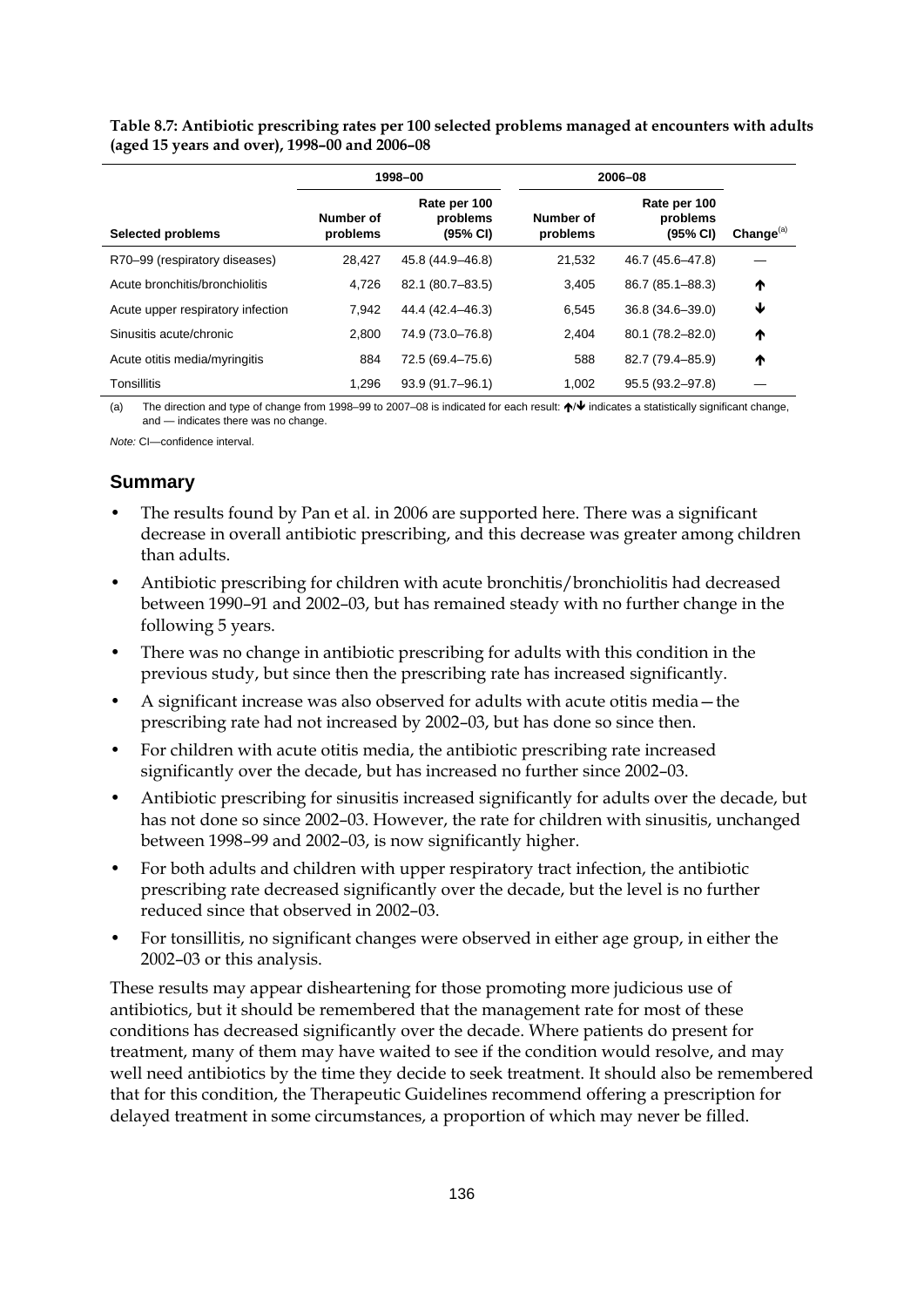# **8.7 Upper respiratory tract infection (URTI)**

URTI is commonly managed in general practice, with 5,943 recorded occurrences of the problem, a management rate of 6.2 per 100 encounters with patients in the 2007–08 period (Figure 8.2). This represents approximately 6.8 million encounters at which URTI was managed in general practice across Australia in that year.

### **Patient age**

Patients aged less than 15 years were most likely to have URTI managed (18.6 per 100 encounters) followed by patients aged 15–24 years (9.3 per 100 encounters).

### **Reasons for encounter**

The reason for encounter most often given by these patients was 'cough' (35.7 per 100 URTI encounters). Patients also frequently came for the management of throat symptoms, stated URTI, and fever.

### **Other problems managed**

Hypertension was the problem most often managed with URTI (2.7 per 100 URTI encounters) followed by asthma (2.1 per 100), immunisation (1.7) and depression (1.1) and diabetes (1.1).

#### **Medications**

The rate of medications prescribed or advised for over-the-counter purchase/supplied by the GP was more frequent in the management of URTI (81.1 per 100 problems) than average for all problems (68 per 100 problems) in the 2007–08 BEACH year.

The most common medication provided for URTI was paracetamol given at a rate of 20 per 100 URTI problems, followed by amoxycillin (15.4 per 100), roxithromycin (5.1 per 100), and amoxycillin/potassium clavulanate, at 2.7 per 100 URTI problems.

### **Other treatments**

The rate of other treatments provided (including clinical and procedural treatments) in the management of URTI (33.2 per 100 selected problems) was not significantly different from the rate for all problems in BEACH 2005–06 (33.9 per 100).

Advice and education about treatment (11.8 per 100 URTI problems), general education and advice (8.8 per 100 problems) and sickness certificate (5.3 per 100) were the most common clinical treatments provided to patients with URTI.

Procedural treatments were provided for only 1.2 per 100 URTI problems. Physical function tests and other procedures of a surgical nature, not elsewhere classified, were those most commonly performed for URTI but both were at very low rates (0.2 per 100, and 0.6 per 100 problems, respectively).

### **Referrals**

Referrals for URTI were provided at a rate of 0.4 per 100 problems. This was 40 times lower than average in BEACH 2007–08 (8.3 per 100 problems). Only 16 patients were referred to specialists, and 14 of these were to ear, nose and throat specialists.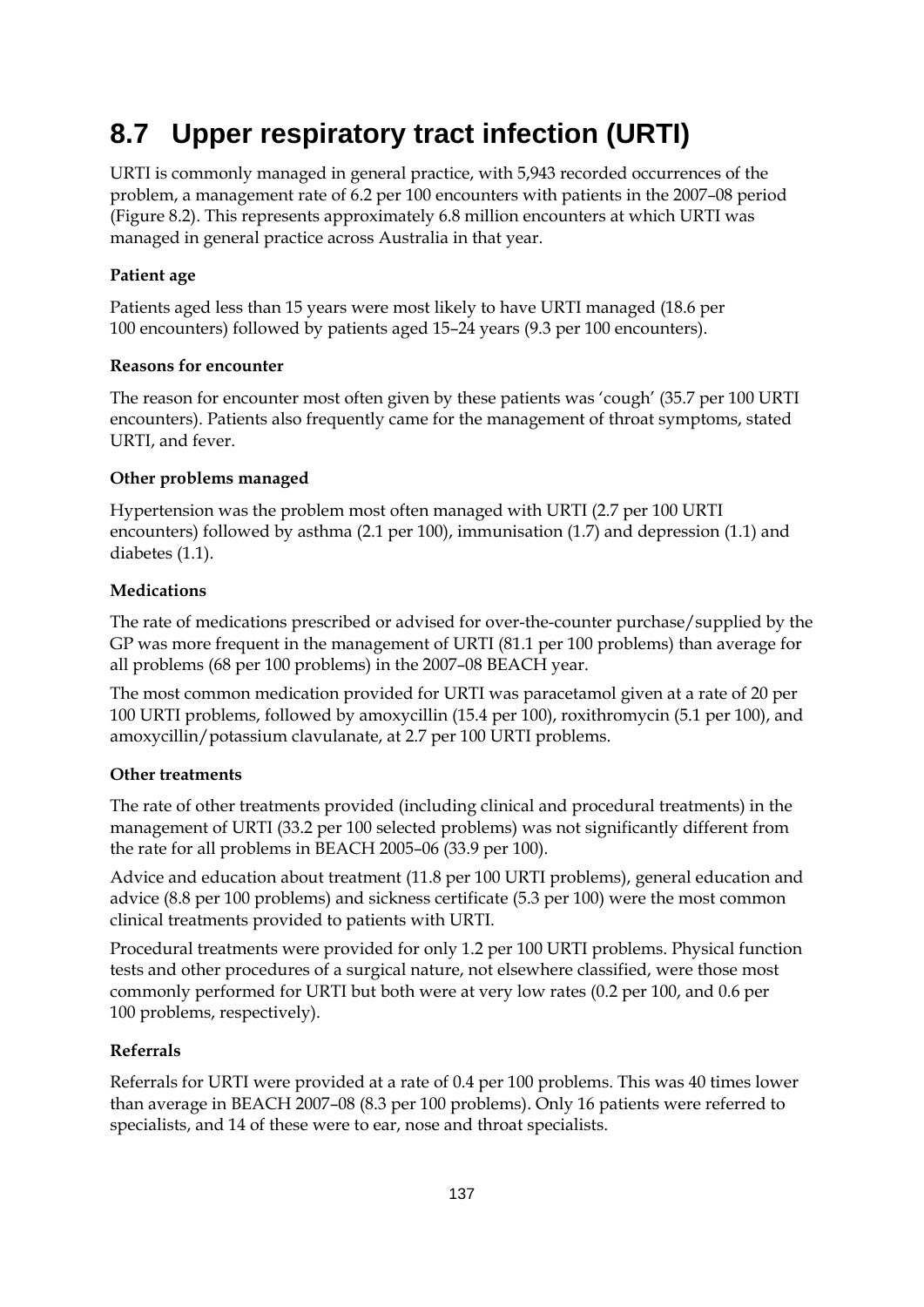

(a) Specific rate per 1,000 encounters in each age group.

(b) Expressed as a rate per 100 encounters at which URTI was managed.

(c) Expressed as a rate per 100 URTI problems managed.

#### **Figure 8.2: Management of upper respiratory tract infections in general practice, 2007–08**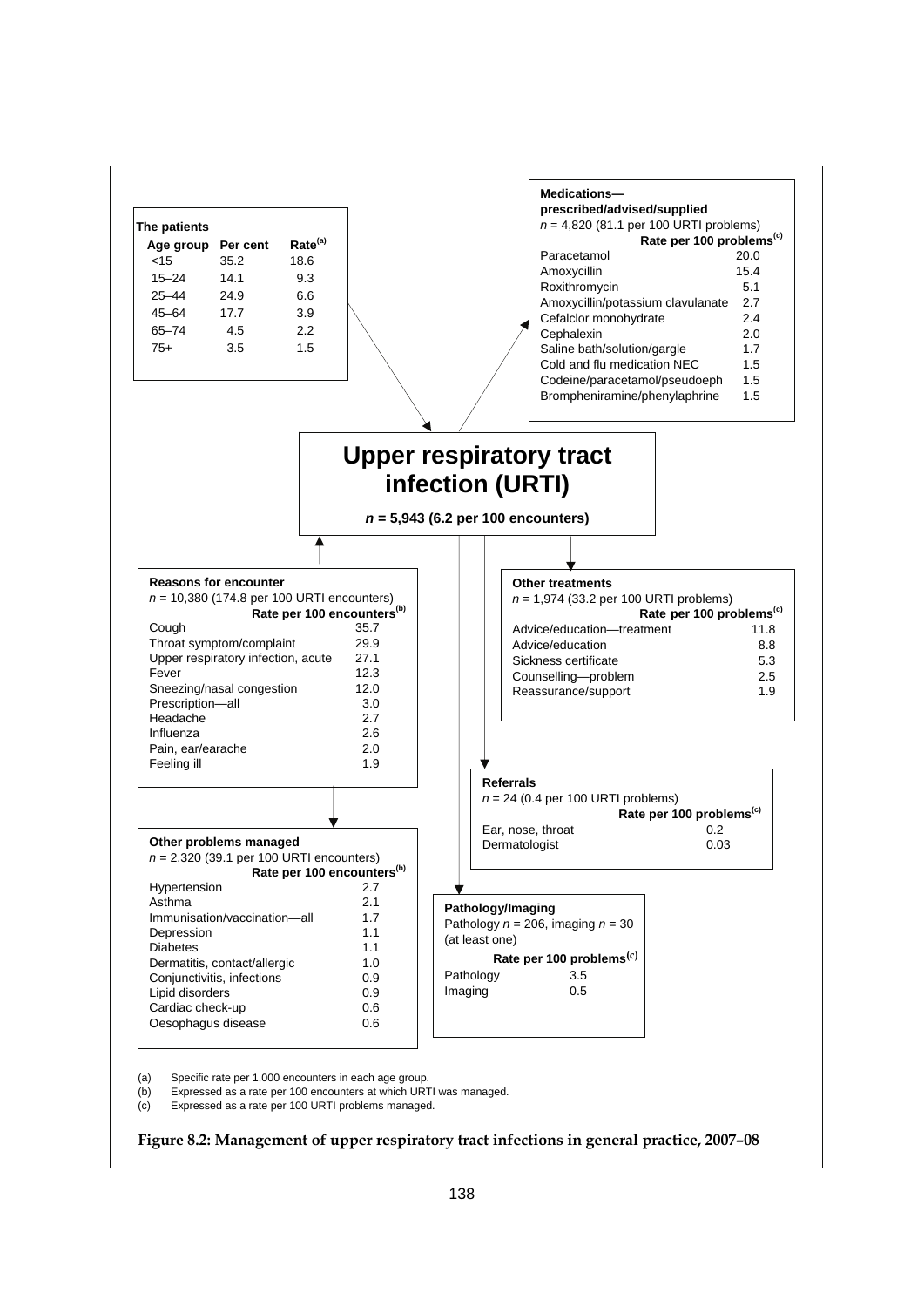#### **Suggested chapter citation**

Henderson J & Pan Y 2009. Respiratory problems. In: Britt H, Miller GC (eds). General practice in Australia, health priorities and policy 1998 to 2008. General practice series no. 24. Cat. no. GEP 24. Canberra: AIHW.

# **References**

- 1. Australian Government Department of Health and Ageing 2007. Medicare Benefits Schedule book. Canberra: DoHA.
- 2. Australian Government Department of Health and Ageing 2004. Medicare Benefits Schedule book. Canberra: DoHA.
- 3. Australian Government Department of Health and Ageing 14–3–2008. Enhanced Primary Care Program (EPC) Chronic Disease Management (CDM) Medicare Items Fact sheet. Canberra: DoHA. Viewed 14 November 2008, <http://www.health.gov.au/internet/main/publishing.nsf/Content/pcd-programsepc-chronicdisease.htm>.
- 4. Glasgow N 2008. Systems for the management of respiratory disease in primary care an international series: Australia. Prim Care Respir J 17(1):19–25.
- 5. Australian Government Department of Health and Ageing 2008. Influenza vaccine for people aged 65 and over—common questions and answers for providers. Canberra: DoHA. Viewed 1 November 2008, <http://www.immunise.health.gov.au/ internet/immunise/publishing.nsf/content/fluv-older-qaprov>.
- 6. Australian Government Department of Health and Ageing 2006. Pneumococcal vaccination program for older Australians. Viewed 19 November 2008, <http://www. immunise.health.gov.au/internet/immunise/publishing.nsf/Content/pneuv-older>.
- 7. Australian Government Department of Health and Ageing 2008. Immunise— Aboriginal and Torres Strait Islander People. Canberra: DoHA. Viewed 19 November 2008, <http://www.immunise.health.gov.au/internet/immunise/publishing.nsf/ Content/atsi>.
- 8. Zwar NA, Comino EJ, Hasan I, Harris MF 2005. General practitioner views on barriers and facilitators to implementation of the Asthma 3+ Visit Plan. Med J Aust 183(2): 64–67.
- 9. Australian Centre for Asthma Monitoring 2008. Asthma in Australia 2008. Asthma series no. 3. Australian Institute of Health and Welfare. Canberra: Australian Institute of Health and Welfare.
- 10. Australian Health Ministers' Conference 2006. National Asthma Strategy 2006–2008. Canberra: Australian Health Ministers' Conference. Viewed 29 November 2008. <www.nationalasthma.org.au/html/strategy/strat0608/assets/nas2006\_08.pdf>.
- 11. Geelhoed EA, Brameld KJ, Holman CD, Thompson PJ 2007. Readmission and survival following hospitalization for chronic obstructive pulmonary disease: long-term trends. Intern Med J 37(2):87–94.
- 12. Buist AS, McBurnie MA, Vollmer WM, Gillespie S, Burney P, Mannino DM et al. 2007. International variation in the prevalence of COPD (the BOLD Study): a populationbased prevalence study. Lancet 370(9589):741–750.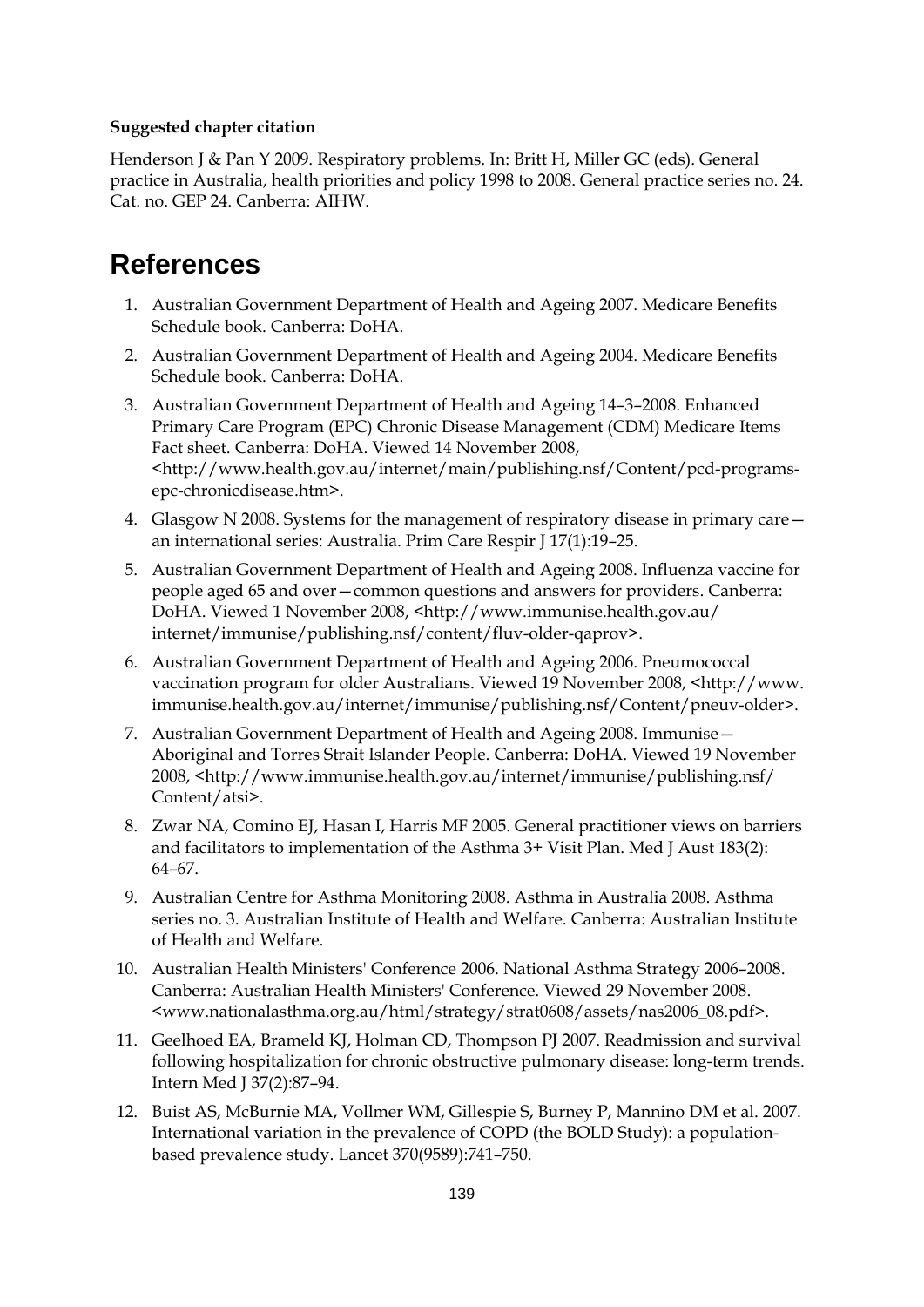- 13. Buist AS 2007. What are the practical implications of current data on the worldwide prevalence of COPD? Pol Arch Med Wewn 117(9):394–395.
- 14. Frith PA, Cafarella PA, Duffy JM 2008. Chronic obstructive pulmonary disease (COPD) is a major personal and public health burden in Australia. Aust N Z J Public Health 32(2):139–141.
- 15. Knox SA, Harrison CM, Britt HC, Henderson JV 2008. Estimating prevalence of common chronic morbidities in Australia. Med J Aust 189(2):66–70.
- 16. McKenzie DK, Abramson M, Crockett AJ, Glasgow N, Jenkins S, McDonald C, Wood-Baker R, Frith PA 2008. The COPD-X Plan: Australian and New Zealand Guidelines for the management of Chronic Obstructive Pulmonary Disease 2008. Bowen Hills: Australian Lung Foundation. Viewed 15 December 2008.<http://www.copdx.org.au/guidelines/index.asp>.
- 17. Wilson DH, Tucker G, Frith P, Appleton S, Ruffin RE, Adams RJ 2007. Trends in hospital admissions and mortality from asthma and chronic obstructive pulmonary disease in Australia, 1993–2003. Med J Aust 186(8):408–411.
- 18. Tinkelman DG, Price DB, Nordyke RJ, Halbert RJ 2006. Misdiagnosis of COPD and asthma in primary care patients 40 years of age and over. J Asthma 43(1):75–80.
- 19. Tiley SM, MacDonald JJ, Doherty PL, Ferguson JK, Fergusson JE 2003. Active promotion of antibiotic guidelines: an intensive program. Commun Dis Intell 27 Suppl:S13–S18.
- 20. Dollman WB, LeBlanc VT, Stevens L, O'Connor PJ, Turnidge JD 2005. A communitybased intervention to reduce antibiotic use for upper respiratory tract infections in regional South Australia. Med J Aust 182(12):617–620.
- 21. National Health and Medical Research Council (NHMRC) 2008. Expert Advisory Group on Antimicrobial Resistance (EAGAR). Canberra: NHMRC. Viewed 20 November 2008, <http://www.nhmrc.gov.au/about/committees/expert/ eagar/index.htm>.
- 22. Patterson CA, Mackson JM, Weekes LM 2003. Antibiotic prescribing for upper respiratory-tract infections in primary care. Commun Dis Intell 27 Suppl:S39–S41.
- 23. National Institute of Clinical Studies. 2008. Evidence-Practice Gaps Report Volume 1: A review of developments: 2004–2007. 1. Canberra, National Health and Medical Research Council. 2008.
- 24. Britt H, Miller GC, Charles J, Henderson J, Bayram C, Harrison C et al. 2008. General practice activity in Australia 1998–99 to 2007–08: 10 year data tables. General practice series no. 23. Cat. no. GEP 23. Canberra: Australian Institute of Health and Welfare.
- 25. Charles J, Harrison C, Britt H 2008. Influenza. Aust Fam Physician 37(10):793.
- 26. Sayer GP, Britt H, Horn F, Bhasale A, McGeechan K, Charles J et al. 2000. Measures of health and health care delivery in general practice in Australia. General practice series no. 3. Cat. no. GEP3. Canberra: Australian Institute of Health and Welfare.
- 27. Britt H, Miller GC, Henderson J, Bayram C 2007. Patient-based substudies from BEACH: abstracts and research tools 1999–2006. General practice series no. 20. Cat. no. GEP 20. Canberra: Australian Institute of Health and Welfare.